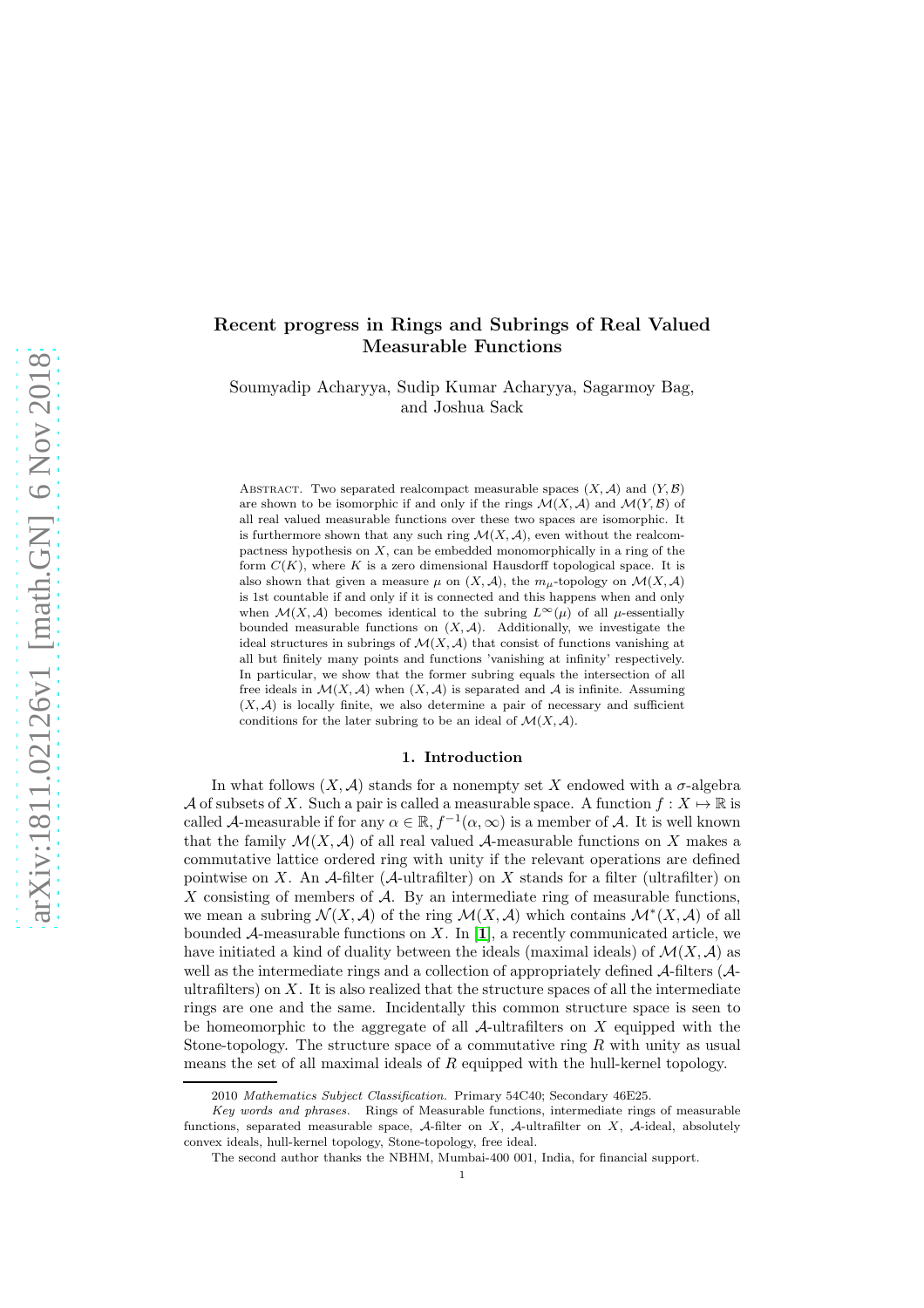The present article is indeed a continuation of our study on the above interaction between ideals (maximal ideals) of rings and subrings of A-measurable functions and the A-filters (A-ultrafilters) on X. We have defined real and hyperreal maximal ideals in  $\mathcal{M}(X,\mathcal{A})$  in [[1](#page-11-0)]. In this paper, we define realcompact measurable spaces and show that two separated realcompact measurable spaces  $(X, \mathcal{A})$  and  $(Y, \mathcal{B})$  are isomorphic if and only if the rings  $\mathcal{M}(X, \mathcal{A})$  and  $\mathcal{M}(Y, \mathcal{B})$  are isomorphic (Theorem [2.9\)](#page-3-0). This is the first principal technical result of the present paper obtained in section 2. This may be called the measure theoretic analogue of the celebrated Hewitt's isomorphism theorem in the rings of continuous functions (see [[5](#page-11-1), Theorem 8.3]). In the same section we have further established that given a separated measurable space  $(X, \mathcal{A})$ , not necessarily realcompact, the ring  $\mathcal{M}(X, \mathcal{A})$ can be embedded monomorphically inside the ring  $C(RMax(X, \mathcal{A}))$  of all real valued continuous functions defined over the space  $RMax(X, \mathcal{A})$ . Here  $RMax(X, \mathcal{A})$ represents the set of all real maximal ideals of  $\mathcal{M}(X,\mathcal{A})$  with the topology inherited from the hull-kernel topology of the parent space  $Max(X, \mathcal{A})$  of all maximal ideals of  $\mathcal{M}(X, \mathcal{A})$  (Theorem [2.11\)](#page-3-1).

In section 3 of this article, we introduce, via a measure  $\mu$  on  $(X, \mathcal{A})$ , the  $m_{\mu}$ topology on the ring  $\mathcal{M}(X,\mathcal{A})$ . We realize that the  $m_{\mu}$ -topology is connected if and only if it is 1st countable. Incidentally, any of these last two conditions is proved to be equivalent to the requirement that  $\mathcal{M}(X, \mathcal{A})$  is identical to the subring  $L^{\infty}(\mu)$  of all  $\mu$ -essentially bounded measurable functions on  $(X, \mathcal{A})$  (Theorem [3.6\)](#page-7-0). A special case of this theorem on choosing  $\mu$  to be the counting measure on  $(X, \mathcal{A})$  reads: the m-topology on  $\mathcal{M}(X,\mathcal{A})$  is 1st countable if and only if the  $\sigma$ -algebra  $\mathcal A$  on X is finite. This fact is proved in [[1](#page-11-0), Theorem 2.16]. In the same vein we also establish that  $\mathcal{M}^*(X, \mathcal{A})$ , which is a Banach space with respect to the supremum norm, is reflexive if and only if  $\mathcal A$  is finite (Theorem [3.8](#page-8-0) and surrounding discussion).

In the final and 4th section, we have investigated some problems related to two chosen subrings of  $\mathcal{M}(X, \mathcal{A})$ . The first one of these is the ring  $\mathcal{M}_F(X, \mathcal{A})$  of all  $\mathcal{A}$ measurable functions which vanish at all but finitely many points in  $X$ . The second one is the ring  $M_{\infty}(X, \mathcal{A})$  of all such functions f for which  $\{x \in X : |f(x)| \geq \epsilon\}$  is at most a finite set for each  $\epsilon > 0$ . It is relevant to mention that several aspects of these rings have also been studied in [[2](#page-11-2)], [[3](#page-11-3)], [[4](#page-11-4)], [[7](#page-11-5)], [[15](#page-12-0)], [[16](#page-12-1)], [[17](#page-12-2)], [[18](#page-12-3)].

#### 2. Measure theoretic version of Hewitt's isomorphism theorem

Throughout this paper whenever we speak of an ideal unmodified we will always mean a proper ideal in the ring under consideration. We have already defined real and hyperreal maximal ideals in the ring  $\mathcal{M}(X,\mathcal{A})$  in [[1](#page-11-0)]. In order to make the present paper self-contained, we reproduce these two definitions and a useful characterization of the realness of a maximal ideal.

DEFINITION 2.1. A maximal ideal M in  $\mathcal{M}(X,\mathcal{A})$  is called real if the images under the canonical map  $\pi : \mathcal{M}(X, \mathcal{A}) \mapsto \mathcal{M}(X, \mathcal{A})/M$  given by  $f \mapsto M(f)$  of just the constant functions is all of  $\mathcal{M}(X,\mathcal{A})/M$ , otherwise M is called hyperreal. Here  $M(f)$  stands for the residue class containing the function f. Whenever M is a real maximal ideal of  $\mathcal{M}(X,\mathcal{A})$  we say that  $\mathcal{M}(X,\mathcal{A})/M$  is a real field.

We say a  $\sigma$ -algebra A separates points if given two distinct points p, q in X, there is a member  $E$  of  $A$  which contains exactly one of them. We then say that the measurable space  $(X, \mathcal{A})$  is separated. For any  $f \in \mathcal{M}(X, \mathcal{A})$ , we let  $Z(f) = \{x \in X : f(x) = 0\}$  stand for the zero set of f. The following theorem is from [[1](#page-11-0), Theorems 2.7 and 3.9].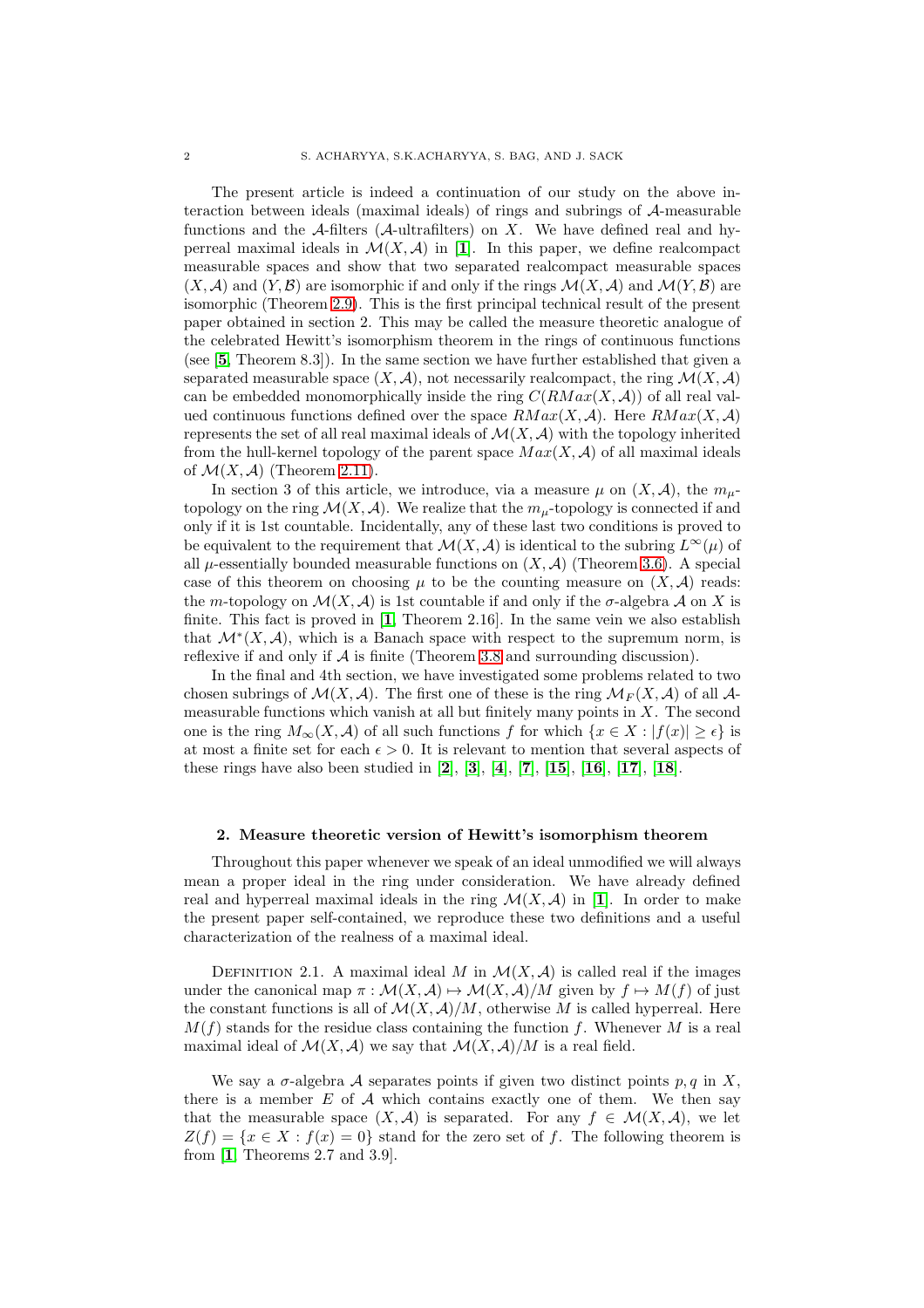THEOREM 2.2. A maximal ideal M in  $\mathcal{M}(X,\mathcal{A})$  is real if and only if the  $\mathcal{A}$ ultrafilter  $Z[M] \equiv \{Z(f) : f \in M\}$  of A-measurable sets is closed under countable intersection

An ideal I in  $\mathcal{M}(X,\mathcal{A})$  (respectively  $\mathcal{M}^*(X,\mathcal{A})$ ) is called fixed if  $\cap Z[I] :=$  $\bigcap Z(f) \neq \emptyset$ , otherwise I is called a free ideal. It is observed in [[4](#page-11-4), Proposition 6]  $f \in I$ 

that the complete list of fixed maximal ideals in  $\mathcal{M}(X,\mathcal{A})$  is given by  $\{M_p: p \in X\}$ , where  $M_p = \{f \in \mathcal{M}(X, \mathcal{A}) : f(p) = 0\}$ . It is easy to see that if in addition the σ-algebra A on X separates points, then  $M_p \neq M_q$  whenever  $p \neq q$  in X. Each fixed maximal ideal in  $\mathcal{M}(X,\mathcal{A})$  is real, an easy verification. If conversely each real maximal ideal of  $\mathcal{M}(X,\mathcal{A})$  is fixed,  $(X,\mathcal{A})$  is called a realcompact space.

If  $Max(X, \mathcal{A})$  denotes the set of all maximal ideals of the ring  $\mathcal{M}(X, \mathcal{A})$  and for  $f \in \mathcal{M}(X,\mathcal{A}), \mathcal{B}_f = \{M \in Max(X,\mathcal{A}) : f \in M\}$ , then it is easy to establish by using some standard arguments that  $\{\mathcal{B}_f : f \in \mathcal{M}(X,\mathcal{A})\}$  constitutes a base for the closed sets of  $Max(X, \mathcal{A})$  if the hull-kernel topology on the later set is imposed. We will use the following two notations:  $RMax(X, \mathcal{A}) = \{M \in Max(X, \mathcal{A}) : M \text{ is }$ real maximal ideal},  $FMax(X, \mathcal{A}) = \{M_p : p \in X\}$  = the set of all fixed maximal ideals of  $\mathcal{M}(X, \mathcal{A})$ . It is clear that  $FMax(X, \mathcal{A}) \subseteq RMax(X, \mathcal{A})$ .

DEFINITION 2.3. A bijective map  $t : (X, \mathcal{A}) \mapsto (Y, \mathcal{B})$  is called an isomorphism between these two measurable spaces if for  $E \subseteq X, E \in \mathcal{A}$  if and only if  $t(E) \in \mathcal{B}$ .

It is easy to check that any such isomorphism t, induces an isomorphism  $\psi_t$ :  $\mathcal{M}(Y,\mathcal{B}) \mapsto \mathcal{M}(X,\mathcal{A})$  by  $g \mapsto g \circ t$  between the two rings. We shall show that with the assumptions of realcompactness and separateness of the measure spaces  $(X, \mathcal{A})$ and  $(Y, \mathcal{B})$ , any ring isomorphism between  $\mathcal{M}(X, \mathcal{A})$  and  $\mathcal{M}(Y, \mathcal{B})$  will generate an isomorphism between  $(X, \mathcal{A})$  and  $(Y, \mathcal{B})$ . We need to establish several subsidiary results to prove this basic fact.

THEOREM 2.4. The family  $\mathcal{B}^R = \{ \mathcal{B}_f^R : f \in \mathcal{M}(X,\mathcal{A}) \}$ , where  $\mathcal{B}_f^R = \mathcal{B}_f \cap \mathcal{B}_f$  $RMax(X, \mathcal{A})$  is a  $\sigma$ -algebra over the set  $RMax(X, \mathcal{A})$ .

PROOF.  $\mathcal{B}_1^R = \emptyset$ , since there are no proper ideals containing unity. Thus  $\emptyset \in \mathcal{B}^R$ . Next we show that for any  $f \in \mathcal{M}(X, \mathcal{A}), (\mathcal{B}_f^R)^c \equiv RMax(X, \mathcal{A}) \backslash \mathcal{B}_f^R = \mathcal{B}_g^R$ , where  $g = \chi_{Z(f)}$ , the characteristic function of  $Z(f)$ . Indeed if  $f \in (B_f^R)^c$ , then  $f \notin M$ . Since  $fg = 0$  and the maximal ideal M in  $\mathcal{M}(X, \mathcal{A})$  is prime, this implies that  $g \in M$  i.e.  $M \in \mathcal{B}_{g}^{R}$ . Conversely if  $M \in \mathcal{B}_{g}^{R}$ , then  $g \in M$  which implies that  $Z(q) \in Z[M]$ . Since  $Z[M]$  is an A-ultrafilter on X and  $Z(f) \cap Z(g) = \emptyset$ , this implies that  $Z(f) \notin Z[M]$ , because each A-filter on X has finite intersection property (see [[1](#page-11-0), Definition 2.1]). This surely implies that  $f \notin M$  i.e.  $M \in (\mathcal{B}_f^R)^c$ .

Finally let  $\{f_n\}_n$  be a countable family of functions in  $\mathcal{M}(X, \mathcal{A})$ . We show that  $\bigcup^{\infty} \mathcal{B}_{f_n}^R = \mathcal{B}_g$  where g is the characteristic function of the set  $X \setminus \bigcup^{\infty}$  $n=1$ <br>*g* is measurable.  $n=1$  $Z(f_n)$ , clearly

Proof of " $\subseteq$ ": Let  $M \in \mathcal{B}_{f_n}^R$  for some  $n \in \mathbb{N}$ , then  $f_n \in M$ . To show that  $M \in B_g$  i.e.  $g \in M$  it is sufficient to show that  $Z(g) \supseteq Z(f_n)$ , since by Theorem 2.3 of [[1](#page-11-0)], this means that g is a multiple of  $f_n$  and hence in the same ideal M as  $f_n$ . Indeed  $Z(g) = \bigcup_{n=0}^{\infty}$  $Z(f_k) \supseteq Z(f_n)$ . Thus  $\bigcup_{n=1}^{\infty}$  $\mathcal{B}_{f_n}^R \subseteq \mathcal{B}_g^R.$ 

 $k=1$  $n=1$ Proof of "⊇": Suppose  $M \in \mathcal{B}_{g}^{R}$ , then  $g \in M$ , consequently  $Z(g) = \bigcup_{k=1}^{\infty} X_k$  $n=1$  $Z(f_n)\in$ 

 $Z[M]$ . Since M is a real maximal ideal of  $\mathcal{M}(X,\mathcal{A})$ , it follows from Theorem 2.2 that  $Z(f_n) \in Z[M]$  for some  $n \in \mathbb{N}$ . This implies that  $f_n \in M$  as because each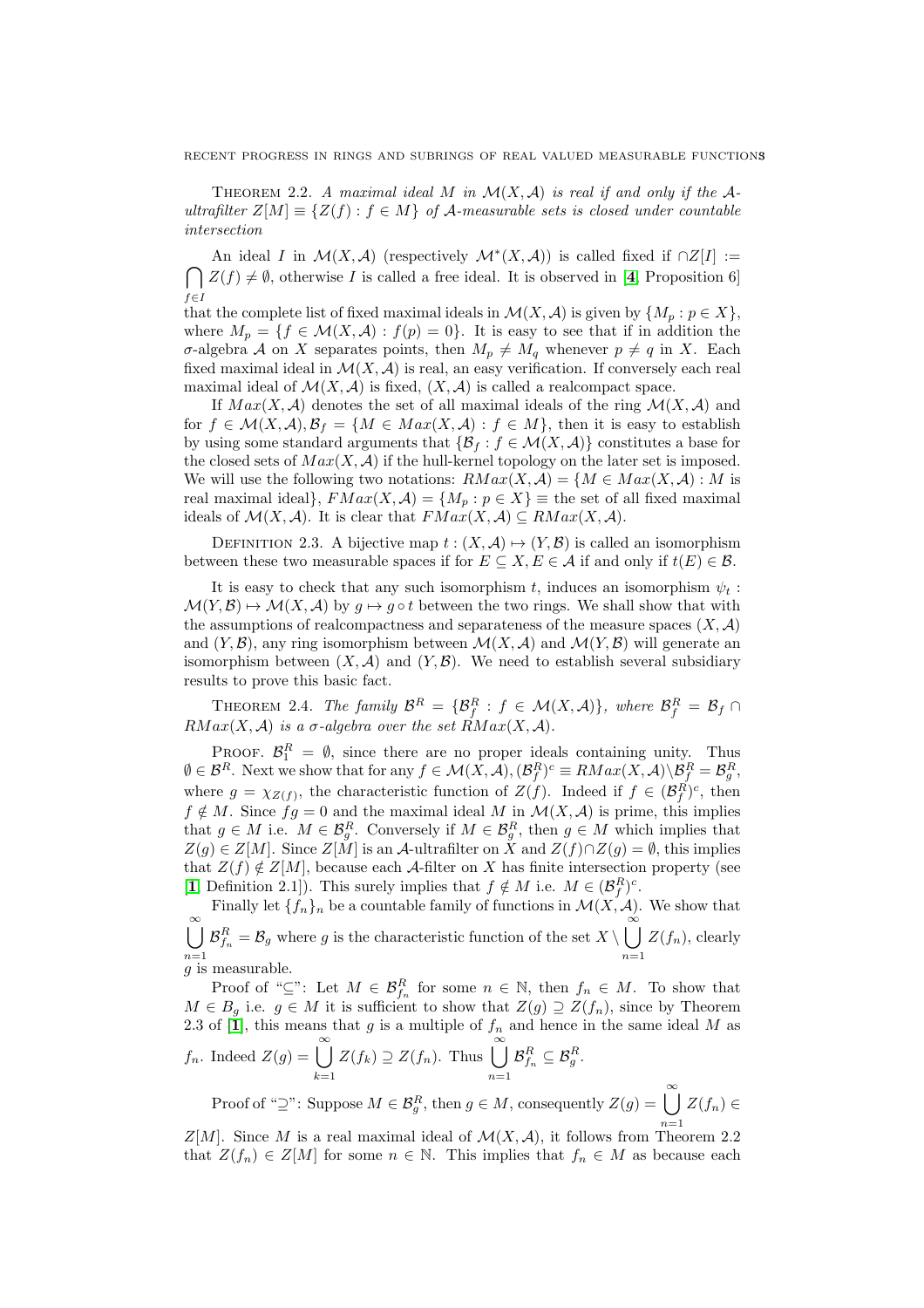A-ultrafilter on  $X$  is maximal with respect to having finite intersection property (see [[1](#page-11-0), Definition 2.1]). Thus  $M \in \mathcal{B}_{f_n}^R$ . В последните последните последните и последните и последните и последните и последните и последните и послед<br>В последните последните и последните и последните и последните и последните и последните и последните и послед

COROLLARY 2.5.  $\mathcal{B}^F \equiv \{ \mathcal{B}_f^F : f \in FMax(X, \mathcal{A}) \}$  is a  $\sigma$ -algebra over  $FMax(X, \mathcal{A})$ .

THEOREM 2.6. Any separated measurable space  $(X, \mathcal{A})$  is isomorphic to the measurable space  $(FMax(X, \mathcal{A}), \mathcal{B}^F)$ .

PROOF. The isomorphism is given by  $\psi : X \mapsto FMax(X, \mathcal{A})$  mapping p to  $M_p$ . It is injective because A is separated. Furthermore an arbitrary member of A is of the form  $Z(f)$  for some  $f \in \mathcal{M}(X,\mathcal{A})$ , indeed  $f = \chi_{X\setminus A}$ . We observe that  $\psi(Z(f)) = \{\psi(p) : p \in Z(f)\} = \{M_p : f \in M_p\} = \mathcal{B}_f^F$ .

THEOREM 2.7. If  $t : \mathcal{M}(X, \mathcal{A}) \mapsto \mathcal{M}(X, \mathcal{B})$  is a ring isomorphism, then a maximal ideal M in  $\mathcal{M}(X,\mathcal{A})$  is real if and only if  $t(M)$  is a real maximal ideal of  $\mathcal{M}(Y,\mathcal{B})$ .

PROOF. For any maximal ideal M in  $\mathcal{M}(X,\mathcal{A})$ , the quotient  $\mathcal{M}(X,\mathcal{A})/M$  is isomorphic to  $\mathcal{M}(Y,\mathcal{B})/t(M)$  under the map  $t : M(f) \mapsto t(M)(t(f))$ . Hence it follows that M is a real maximal ideal of  $\mathcal{M}(X,\mathcal{A})$  if and only if  $\mathcal{M}(X,\mathcal{A})/M$ is isomorphic to R if and only if  $\mathcal{M}(Y,\mathcal{B})/t(M)$  is isomorphic to R meaning that  $t(M)$  is a real maximal ideal of  $\mathcal{M}(Y,\mathcal{B})$ . Surely this assertion can equivalently be written in the following notations: for any  $f \in \mathcal{M}(X, \mathcal{A}), t(\mathcal{B}_{f}^{R}) = \mathcal{B}_{t(f)}^{R}$  $\Box$ 

REMARK 2.8. The above ring isomorphism  $t : \mathcal{M}(X, \mathcal{A}) \mapsto \mathcal{M}(Y, \mathcal{B})$  induces an isomorphism  $\hat{t}:(RMax(X, \mathcal{A}), \mathcal{B}^R) \mapsto (RMax(Y, \mathcal{B}), \mathcal{B}^R): \mathcal{B}_f^R \mapsto \mathcal{B}_{t(f)}^R$  between the respective measurable spaces of their real maximal ideals. We have organized our machinery and are ready to present the proof of the first major theorem of this section.

<span id="page-3-0"></span>THEOREM 2.9. Two separated realcompact measurable spaces  $(X, \mathcal{A})$  and  $(Y, \mathcal{B})$ are isomorphic if and only if the rings  $\mathcal{M}(X,\mathcal{A})$  and  $\mathcal{M}(Y,\mathcal{B})$  are isomorphic.

PROOF. If  $(X, \mathcal{A})$  and  $(Y, \mathcal{B})$  are isomorphic then it is trivial and we have already checked [vide Theorem 2.3] that  $\mathcal{M}(X,\mathcal{A})$  and  $\mathcal{M}(Y,\mathcal{B})$  are isomorphic. Conversely let  $\mathcal{M}(X,\mathcal{A})$  and  $\mathcal{M}(Y,\mathcal{B})$  be isomorphic as rings. Then from Remark 2.8, it follows that the measurable spaces  $RMax(X, \mathcal{A}, \mathcal{B}^R)$  and  $RMax(Y, \mathcal{B}, \mathcal{B}^R)$ become isomorphic. Since  $(X, \mathcal{A})$  is realcompact, we should have  $RMax(X, \mathcal{A}) =$  $FMax(X, \mathcal{A})$  and for the same reason,  $RMax(Y, \mathcal{B}) = FMax(Y, \mathcal{B})$ . Thus the two measurable spaces  $(FMax(X, \mathcal{A}), \mathcal{B}^F)$  and  $(FMax(Y, \mathcal{B}), \mathcal{B}^F)$  are isomorphic. Since  $(X, \mathcal{A})$  and  $(Y, \mathcal{B})$  are separated it follows from Theorem 2.6 that  $(X, \mathcal{A})$  and  $(Y, \mathcal{B})$  are isomorphic.

REMARK 2.10. Since every compact measurable space  $(X, \mathcal{A})$  is realcompact, the corollary 5 of [[4](#page-11-4)] is a special case of Theorem 2.9. We would like to mention that compact measurable spaces were introduced in [[4](#page-11-4)]. It was realized in [[1](#page-11-0)] that a measurable space  $(X, \mathcal{A})$  is compact if and only if  $\mathcal A$  is finite.

Next, We show that for a separated measurable space  $(X, \mathcal{A})$ , the ring  $\mathcal{M}(X, \mathcal{A})$ is actually isomorphic to a subring of the form  $C(Y)$ , where Y is a zero-dimensional Hausdorff topological space. In this connection we recall the fact that  $Max(X, \mathcal{A})$ with hull-kernel topology is a compact Hausdorff zero-dimensional space, a result already established in [[1](#page-11-0), Theorem 2.10]. Since every subspace of a zero-dimensional space is zero-dimensional, it follows that the space  $RMax(X, \mathcal{A})$  of all real maximal ideals of  $\mathcal{M}(X, \mathcal{A})$  is a Hausdorff zero-dimensional space.

<span id="page-3-1"></span>THEOREM 2.11. Let  $(X, \mathcal{A})$  be a separated measurable space. Then there exists a ring monomorphism  $\psi : \mathcal{M}(X, \mathcal{A}) \mapsto C(RMax(X, \mathcal{A})).$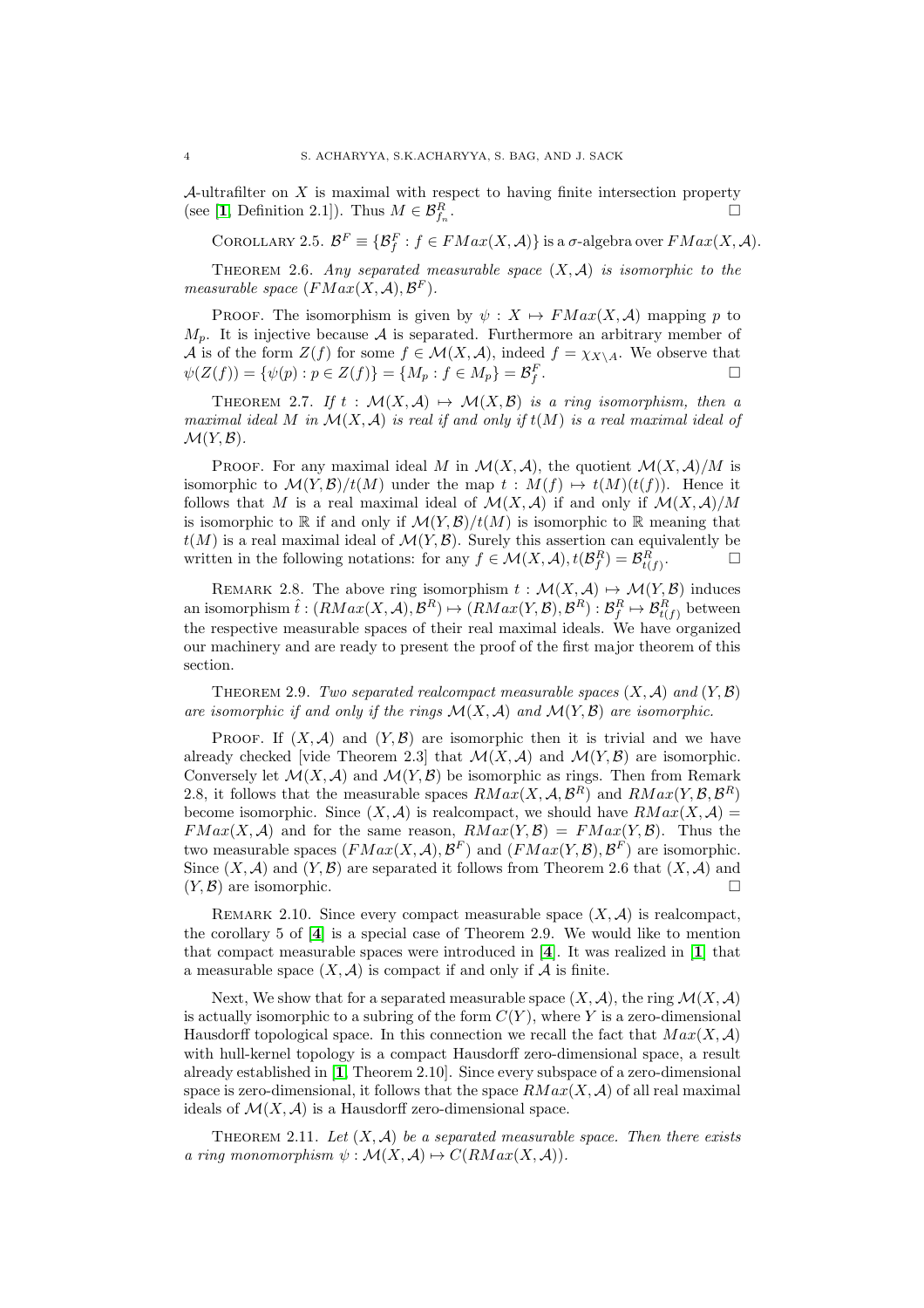PROOF. Let  $e: X \mapsto Max(X, \mathcal{A})$  be the map defined by  $e(x) = M_x \equiv \{h \in$  $\mathcal{M}(X,\mathcal{A}) : h(p) = 0$ . We choose  $f \in \mathcal{M}(X,\mathcal{A})$ . We shall show that this "f" induces a continuous map  $f^{\beta}: RMax(X, \mathcal{A}) \mapsto \mathbb{R}$  with the following property:  $f^{\beta} \circ e = f$ . For that purpose, select  $M \in RMax(X, \mathcal{A})$  arbitrarily i.e. M is a real maximal ideal of  $\mathcal{M}(X, \mathcal{A})$ . Set  $\tilde{M} = \{q \in \mathcal{M}(\mathbb{R}, \mathcal{B}(\mathbb{R})) : q \circ f \in M\}$ , here  $\mathcal{B}(\mathbb{R})$  is the  $\sigma$ -algebra of all Borel sets in  $\mathbb{R}$  and  $(\mathbb{R}, \mathcal{B}(\mathbb{R}))$  is the corresponding measurable space on  $\mathbb{R}$ . Since the compose of a Borel measurable function q:  $\mathcal{B}(\mathbb{R}) \mapsto (\mathbb{R}, \mathcal{B}(\mathbb{R}))$  with a real valued measurable function on  $(X, \mathcal{A})$  is again a measurable function on  $(X, \mathcal{A})$ , an easy verification, and since also the maximal ideal M in the ring  $\mathcal{M}(X, \mathcal{A})$  is prime, it follows that M is a prime ideal in the ring  $\mathcal{M}(\mathbb{R}, \mathcal{B}(\mathbb{R}))$ . It is a standard result in the theory of rings of measurable functions that each prime ideal in any ring of the form  $\mathcal{M}(Y,\mathcal{B})$  with  $(Y,\mathcal{B})$  a measurable space is maximal [see [[1](#page-11-0)], corollary 2.4]. Thus  $\tilde{M}$  is a maximal ideal in the ring  $\mathcal{M}(X,\mathcal{A})$ . We next show that M is a real maximal ideal of this ring. It suffices to check in view of Theorem 2.2 that the  $\mathcal{B}(\mathbb{R})$ -ultrfilter  $Z[\tilde{M}]$  on  $\mathbb R$  has countable intersection property. Toward that claim, choose a countable family of functions  ${g_n}_{n=1}^{\infty}$  from  $\tilde{M}$ . It follows that for each  $n \in \mathbb{N}, g_n \circ f \in M$ . The hypothesis that M is a real maximal ideal of  $\mathcal{M}(X,\mathcal{A})$  implies in view of Theorem 2.2 that  $\bigcap^{\infty} Z(g_n \circ f) \neq \emptyset$ . There exists therefore  $x \in X$  such that  $g_n f(x) = 0$  for each

 $n=1$ 

 $n \in \mathbb{N}$ . This yields that  $f(x) \in \bigcap^{\infty}$  $n=1$  $Z(g_n)$ , thus  $\bigcap^{\infty}$  $n=1$  $Z(g_n) \neq \emptyset$ . To show that

 $\tilde{M}$  is actually a fixed maximal ideal of  $\mathcal{M}(\mathbb{R}, \mathcal{B}(\mathbb{R}))$  we notice that the continuous function  $i : \mathbb{R} \to \mathbb{R}$  given by  $i(r) = r$  is a member of  $\mathcal{M}(\mathbb{R}, \mathcal{B}(\mathbb{R}))$ . since  $\tilde{M}$  is real maximal ideal, there exists  $r \in \mathbb{R}$  such that  $\tilde{M}(i) = \tilde{M}(r)$  in the residue class field  $\mathcal{M}(\mathbb{R},\mathcal{B}(\mathbb{R}))/\tilde{M}$ , here <u>r</u> is the constant function on R with value r. this yields that  $i-r \in \tilde{M}$  and hence  $Z(i-r) \in Z[\tilde{M}]$ . As the function  $i-r$  on R can vanish at most at one point and hence exactly one point, it follows that  $Z(i-\underline{r})$  is a one-pointic set. Consequently  $\tilde{M}$  is fixed maximal ideal of  $\mathcal{M}(\mathbb{R},\mathcal{B}(\mathbb{R}))$  i.e.  $\cap Z[\tilde{M}]$  is a one-point set.

We now set  $f^{\beta}(M) = \bigcap Z[\tilde{M}]$ . this defines a function  $f^{\beta}: RMax(X, \mathcal{A}) \mapsto \mathbb{R}$ . If  $g \in \mathcal{M}(\mathbb{R}, \mathcal{B}(\mathbb{R}))$  and  $x \in X$  are such that  $g \circ f \in M_x$ , then it follows that  $f(x) \in Z(g)$ . Consequently  $f(x) \in f^{\beta}(M_x)$ . But  $f^{\beta}(M_x) = (f^{\beta} \circ e)(x)$ . Hence  $f(x) = (f^{\beta} \circ e)(x)$ . thus  $f^{\beta} \circ e = f$ .

To check the continuity of  $f^{\beta}$  at a point M on  $RMax(X, \mathcal{A})$ , let U be an open set in the space  $\mathbb R$  with  $f^{\beta}(M) \in U$ . Using the complete regularity of the space  $\mathbb R$ , we can find out  $g, h \in C(\mathbb{R})$  such that  $f^{\beta}(M) \in \mathbb{R} \setminus Z(g) \subseteq Z(h) \subseteq U$ . We notice that  $gh = 0$ . As  $f^{\beta} \notin Z(g)$ , it follows that  $g \notin \tilde{M}$ , hence  $g \circ f \notin M$ , consequently,  $M \notin$  $\mathcal{B}_{g\circ f}^R$ , the set of all real maximal ideals of  $\mathcal{M}(X,\mathcal{A})$  which contains the function  $g\circ f$ . This further implies that  $M \in RMax(X, \mathcal{A}) \setminus \mathcal{B}_{g \circ f}^R$ , which is an open neighborhood of M in the space  $RMax(X, \mathcal{A})$ . We now assert that  $f^{\beta}(RMax(X, \mathcal{A}) \setminus \mathcal{B}_{g \circ f}^R) \subseteq U$ and that settles the continuity of  $f^{\beta}$  at the point M. Toward the proof of the last assertion, let  $N \in \mathbb{R} \mathbb{N}$  ax $(X, \mathcal{A}) \setminus \mathcal{B}_{g \circ f}^R$ . Then  $g \circ f \notin N$  and hence  $g \notin \tilde{N}$ . Since  $gh = 0$ , as noticed earlier, it follows because of the primeness of the ideal  $\tilde{N}$  that  $h \in \tilde{N}$ . This implies that  $f^{\beta}(N) \in Z(h) \subseteq U$ , thus it is proved that  $f^{\beta}: RMax(X, \mathcal{A}) \mapsto \mathbb{R}$  is a continuous map i.e.  $f^{\beta} \in C(RMax(X, \mathcal{A}))$ . Now if  $x \in X$  and  $f, g \in \mathcal{M}(X, \mathcal{A})$ , then we observe that  $(f+g)^{\beta}(e(x)) = [(f+g)^{\beta} \circ e](x) =$  $(f+g)(x) = f(x) + g(x) = (f^{\beta} \circ e)(x) + (g^{\beta} \circ e)(x) = (f^{\beta} + g^{\beta}) \circ e(x)$ . These last relations show that the two functions  $(f+g)^\beta$  and  $f^\beta+g^\beta$  defined on  $RMax(X, \mathcal{A})$ to R agree on  $e(X)$ , which is dense  $Max(X, \mathcal{A})$  and hence dense in  $RMax(X, \mathcal{A})$ .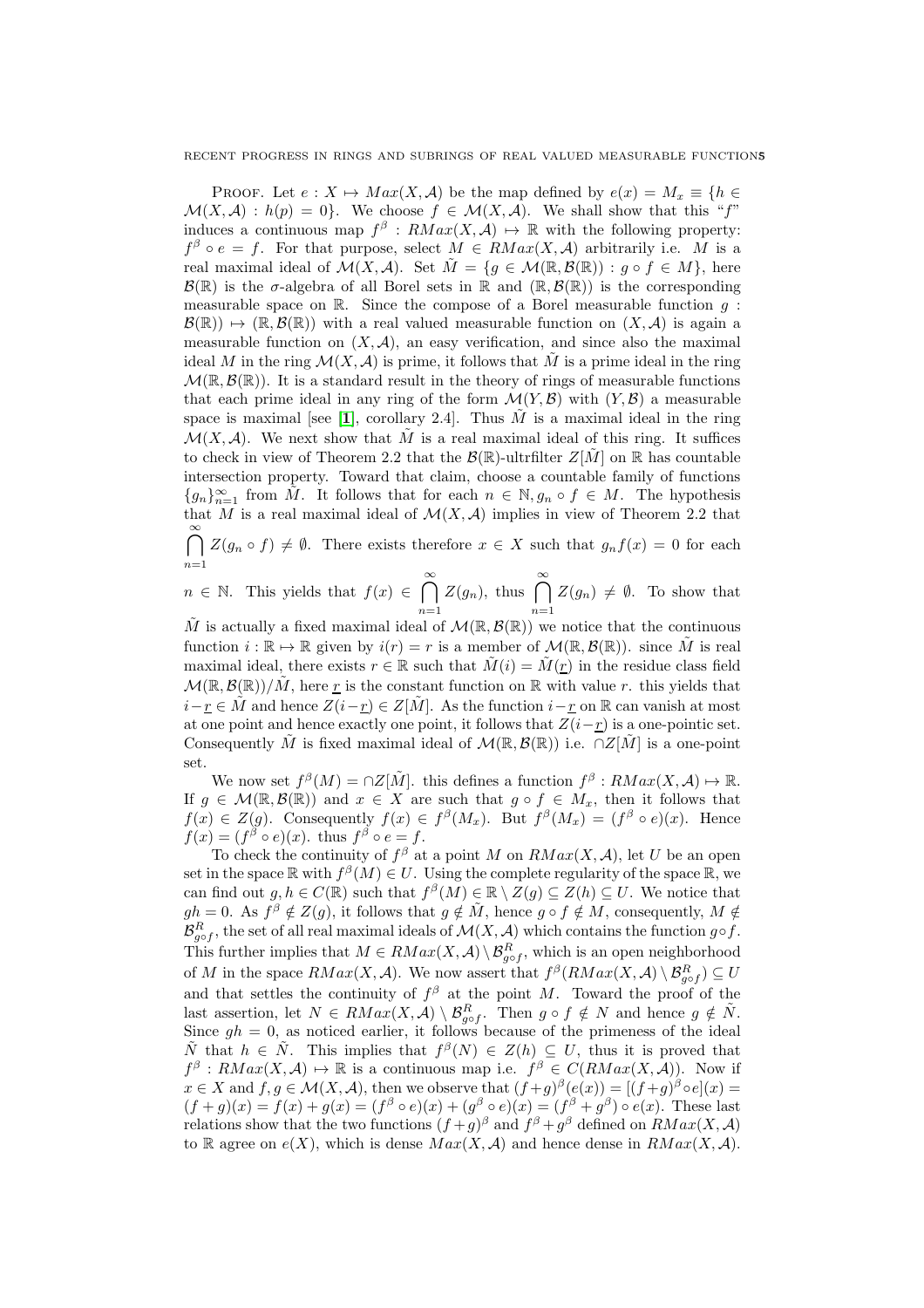The denseness of  $e(X)$  in the space  $Max(X, \mathcal{A})$  follows from the definition of hullkernel topology taking care of the fact that  $\mathcal{M}(X, \mathcal{A})$  is a reduced ring meaning that '0' is the only nilpotent element of it. Thus we can say that  $(f+g)^\beta$  and  $f^\beta+g^\beta$ agree on  $cl_{RMax(X,A)}e(X) = RMax(X,A)$ . Analogously  $(fg)^{\beta} = f^{\beta}g^{\beta}$ . therefore the map  $\psi : \mathcal{M}(X, \mathcal{A}) \mapsto C(RMax(X, \mathcal{A}))$  by  $f \mapsto f^{\beta}$  is a ring homomorphism which is clearly one-to-one because  $f \neq g$  in  $\mathcal{M}(X, \mathcal{A})$  implies that  $f(x) \neq g(x)$  for some  $x \in X$ . Consequently  $f^{\beta}(e(x)) = f(x) \neq g(x) = g^{\beta}(e(x))$ .

QUESTION 2.12. When can we write  $\psi(\mathcal{M}(X,\mathcal{A})) = C(RMax(X,\mathcal{A}))$ ?

We shall construct an example of a separated measurable space  $(X, \mathcal{A})$  for which the zero-dimensional Hausdorff space  $RMax(X, \mathcal{A})$  is devoid of any isolated point. Before that let us examine the possible candidates for the isolated points in this space. The following proposition gives us the necessary information in this regard.

THEOREM 2.13. Let M be a real maximal ideal of  $\mathcal{M}(X,\mathcal{A})$ . If M is a free maximal ideal, then it is never an isolated point of the space  $\mathbb{R} \text{Max}(X, \mathcal{A})$ . On the other hand if M is a fixed maximal ideal say  $M = M_x, x \in X$ , then M is an isolated point of  $RMax(X, \mathcal{A})$  if and only if  $\{x\} \in \mathcal{A}$ .

PROOF. If possible let a free maximal ideal M be an isolated point of  $RMax(X, \mathcal{A})$ . Then there exists an  $f \in \mathcal{M}(X, \mathcal{A})$  such that  $\{M\} = RMax(X, \mathcal{A}) \setminus \mathcal{B}_f^R$ , this implies that each maximal ideal N in  $\mathcal{M}(X, \mathcal{A})$  other than M contains the function f as a member of it. In particular therefore  $f$  belongs to each fixed maximal ideal of  $\mathcal{M}(X, \mathcal{A})$  and hence  $f = 0$ . Consequently  $\mathcal{B}_f^R = RMax(X, \mathcal{A})$  and hence  $\{M\} = \phi$ , a contradiction.

To prove the second part of the theorem, let  $x \in X$  be such that  $\{x\} \in \mathcal{A}$ . To show that  $M_x$  is isolated in  $RMax(X, \mathcal{A})$ , it suffices to show on setting  $f = \chi_{\{x\}}$ that  $\{M_x\} = RMax(X, \mathcal{A}) \setminus \mathcal{B}_f^R$ . It is clear that  $f(x) \neq 0$  implies that  $f \notin M_x$ and hence  $M_x \notin \mathcal{B}_f^R$ . Let M be a maximal ideal in  $\mathcal{M}(X,\mathcal{A})$  other than  $M_x$ . It is sufficient to show that  $f \in M$ , equivalently  $M \in \mathcal{B}_f^R$ . If M is a fixed maximal ideal, then  $M = M_y$  for some  $y \neq x$  in X. since  $f(y) = 0$ , this implies that  $f \in M_y$ . Assume therefore that M is a free maximal ideal of  $\mathcal{M}(X,\mathcal{A})$ . Then there exists  $g \in M$  with  $g(x) \neq 0$ . It follows that  $Z(f) \supseteq Z(g)$ . Consequently by Theorem 2.3 of [[1](#page-11-0)], f becomes a multiplier of g. Since  $g \in M$ , it follows that  $f \in M$ .

Conversely let  $M_x$  be an isolated point of  $RMax(X, \mathcal{A})$ . Then there exists  $f \in \mathcal{M}(X, \mathcal{A})$  such that  $\{M_x\} = \mathbb{R} \mathbb{M} \mathbb{R} \mathbb{R} \mathbb{R} \mathbb{R}$ . Then  $f \notin M_x$ , implying that  $f(x) \neq 0$ . Also for any  $y \neq x$  in  $X, f \in M_y$ , which implies  $f(y) = 0$ . Therefore cozero set of  $f = X \setminus Z(f) = \{x\}$  is a member of the  $\sigma$ -algebra  $\mathcal{A}$ .

EXAMPLE 2.14 (An  $RMax(X, \mathcal{A})$  space without any isolated point). In view of Theorem 2.11, it suffices to construct a  $\sigma$ -algebra A on a suitable uncountable set X, for which the measurable space  $(X, \mathcal{A})$  is separated but for each  $x \in X, \{x\} \notin \mathcal{A}$ . Let  $X = [0,1]^{w_1}$ , here  $\omega_1$  is the 1st uncountable ordinal number. For each  $\alpha < \omega_1$ , let  $f_\alpha : [0,1]^{1} \mapsto [0,1]^\alpha$  be the  $\alpha$  th projection map defined in the usual manner. Let A = {E ⊆ X : there exists α < ω<sup>1</sup> and Y ⊆ [0, 1]<sup>α</sup> such that  $E = f_{\alpha}^{-1}(y)$ . Since the least upper bound of any countable set of countable ordinals is again a countable ordinal, it follows that  $A$  is closed under countable union. It is easy to check that  $A$  is a  $\sigma$ -algebra over X and each nonempty member of A is an uncountable set. It follows that for each  $x \in X, \{x\} \notin \mathcal{A}$ . The proof that A separates points of X is routine, indeed if  $x$  and  $y$  are distinct points of  $X$ , then they must differ at their  $\alpha$  th co-ordinate for some  $\alpha < \omega_1$ . Let  $x^* = f_\alpha(x)$  and  $y^* = f_\alpha(y)$ . Then the set  $f_\alpha^{-1}([0,1]^\alpha \setminus \{x^*\})$  is a member of A, contains the point  $y$  but misses the point  $x$ .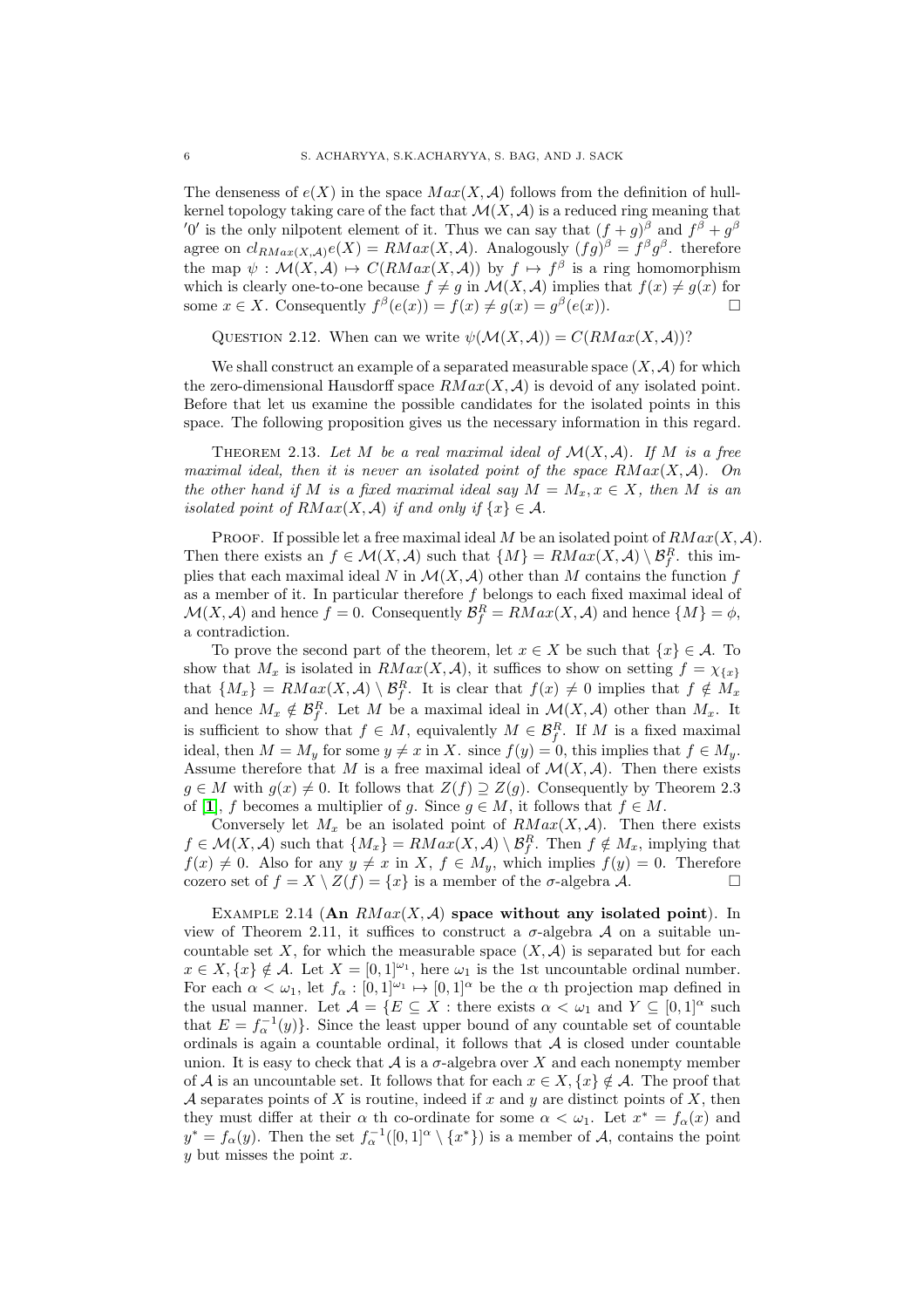## 3. The  $m_{\mu}$ -topology on the ring  $\mathcal{M}(X,\mathcal{A})$

In this section, we define a topology on  $\mathcal{M}(X,\mathcal{A})$ , namely the  $m_{\mu}$ -topology, through a measure  $\mu$  on the  $\sigma$ -algebra A. In the process, a new intermediate ring namely  $L^{\infty}(\mu)$  consisting of all  $\mu$ -essentially bounded measurable functions in  $\mathcal{M}(X,\mathcal{A})$  comes into the surface. The  $m_{\mu}$ -topology on  $\mathcal{M}(X,\mathcal{A})$  which clearly depends on the measure  $\mu$  turns out to be a measure theoretic generalization of the so-called m-topology on  $\mathcal{M}(X,\mathcal{A})$ . This later topology was introduced in [[1](#page-11-0), Definition 2.14 and Theorems 2.15 and 2.16]. We recall that a measure  $\mu$  on  $(X, \mathcal{A})$ is a nonnegative set function defined for all members of  $A$  with the two properties:  $\mu(\emptyset) = 0$  and  $\mu\left(\begin{array}{c} \infty \\ \vdots \end{array}\right)$  $n=1$  $E_n$  $\setminus$  $=\sum_{n=1}^{\infty}$  $n=1$  $\mu(E_n)$ , for a sequence  $\{E_n\}_n$  of disjoint members of A. For each g in  $\mathcal{M}(X, \mathcal{A})$  and each positive unit u of this ring, set  $m_{\mu}(g, u) =$  ${f \in \mathcal{M}(X, \mathcal{A}) : |f(x)-g(x)| < u(x)}$ , for all x almost everywhere with respect to the measure  $\mu$  on X }. It is routine to check that there exists a unique topology which we call  $m_{\mu}$ -topology on  $\mathcal{M}(X, \mathcal{A})$  in which for each  $g \in \mathcal{M}(X, \mathcal{A}), \{m_{\mu}(g, u): u\}$ is a positive unit of  $\mathcal{M}(X,\mathcal{A})$  is a base for its open neighbourhoods. It is not at all hard to prove by using some routine arguments and the fact that a continuous function of a real valued measurable function is measurable, that  $\mathcal{M}(X,\mathcal{A})$  with this  $m_{\mu}$ -topology is a topological ring. If  $\mu$  is the counting measure on  $(X, \mathcal{A}),$ then  $m_{\mu}$ -topology reduces to the m-topology on  $\mathcal{M}(X,\mathcal{A})$ , already introduced in [[1](#page-11-0)]. Unlike m-topology, the set of all multiplicative units of the ring  $\mathcal{M}(X,\mathcal{A})$  is

DEFINITION 3.1.  $f \in \mathcal{M}(X, \mathcal{A})$  is called a  $\mu$ -unit in this ring if  $\mu(Z(f)) = 0$ .

THEOREM 3.2. Let  $U_{\mu}$  be the set of all  $\mu$ -units in the ring  $\mathcal{M}(X,\mathcal{A})$ . Then  $U_{\mu}$ is open in the  $m_{\mu}$ -topology.

not necessarily an open set in the  $m<sub>\mu</sub>$ -topology for an arbitrary measure  $\mu$ .

PROOF. Let  $u \in U_\mu$ . Let  $Z(u) = M$ . It is easy to verify that  $\frac{|u|}{2} + \chi_M$  is a positive unit in the ring  $\mathcal{M}(X, \mathcal{A})$ . We claim that  $m_{\mu}(u, \frac{|u|}{2} + \chi_M) \subseteq U_{\mu}$ , which will complete the proof. Indeed for any  $v \in m_{\mu}(u, \frac{|u|}{2} + \chi_M)$ , we have  $\mu(N) = 0$ , where  $N = \{x \in X : |v(x) - u(x)| \geq \frac{|u(x)|}{2} + \chi_M(x)\}.$  Also since  $u \in U_\mu, \mu(M) = 0.$  Clearly for any  $x \in (X \setminus N) \cap (X \setminus M), v(x) \neq 0$ . Therefore  $(X \setminus N) \cap (X \setminus M) \subseteq X \setminus Z(v)$ ; which clearly implies that  $Z(v) \subseteq M \cup N$ . Since  $\mu(M) = \mu(N) = 0$ , it follows by monotonicity and countable sub-additivity of  $\mu$  that  $\mu(Z(v)) = 0$ , which proves our claim.  $\Box$ 

COROLLARY 3.3. A maximal ideal in  $\mathcal{M}(X,\mathcal{A})$  containing no  $\mu$ -units is closed in  $m_{\mu}$ -topology.

REMARK 3.4. On choosing  $\mu =$  counting measure on  $(X, \mathcal{A})$ , the above theorem reads: each maximal ideal is closed in  $\mathcal{M}(X,\mathcal{A})$  in the m-topology. This fact is observed in [[1](#page-11-0)].

DEFINITION 3.5. Let  $L^{\infty}(\mu) = \{f \in \mathcal{M}(X,\mathcal{A}) : ||f||_{\infty} < \infty\}$ , where  $||f||_{\infty} =$  $inf\{M : \mu\{t \in X : |f(t)| > M\} = 0\}$ 

It is routine to check that  $L^{\infty}(\mu)$  is a subring of  $\mathcal{M}(X,\mathcal{A})$  containing  $\mathcal{M}^{*}(X,\mathcal{A})$ . Furthermore it is not difficult to verify that  $(L^{\infty}(\mu), +, \dots ||_{\infty})$  is a topological ring. The corresponding topology is generally known as the essential supnorm topology. Clearly the essential supnorm topology on  $L^{\infty}(\mu)$  is weaker than the topology inherited from the  $m_{\mu}$ -topology on the parent space  $\mathcal{M}(X,\mathcal{A})$ . A natural question is: when do these two topologies coincide? The following proposition gives several conditions involving the  $m<sub>u</sub>$ -topology, each equivalent to the above requirement.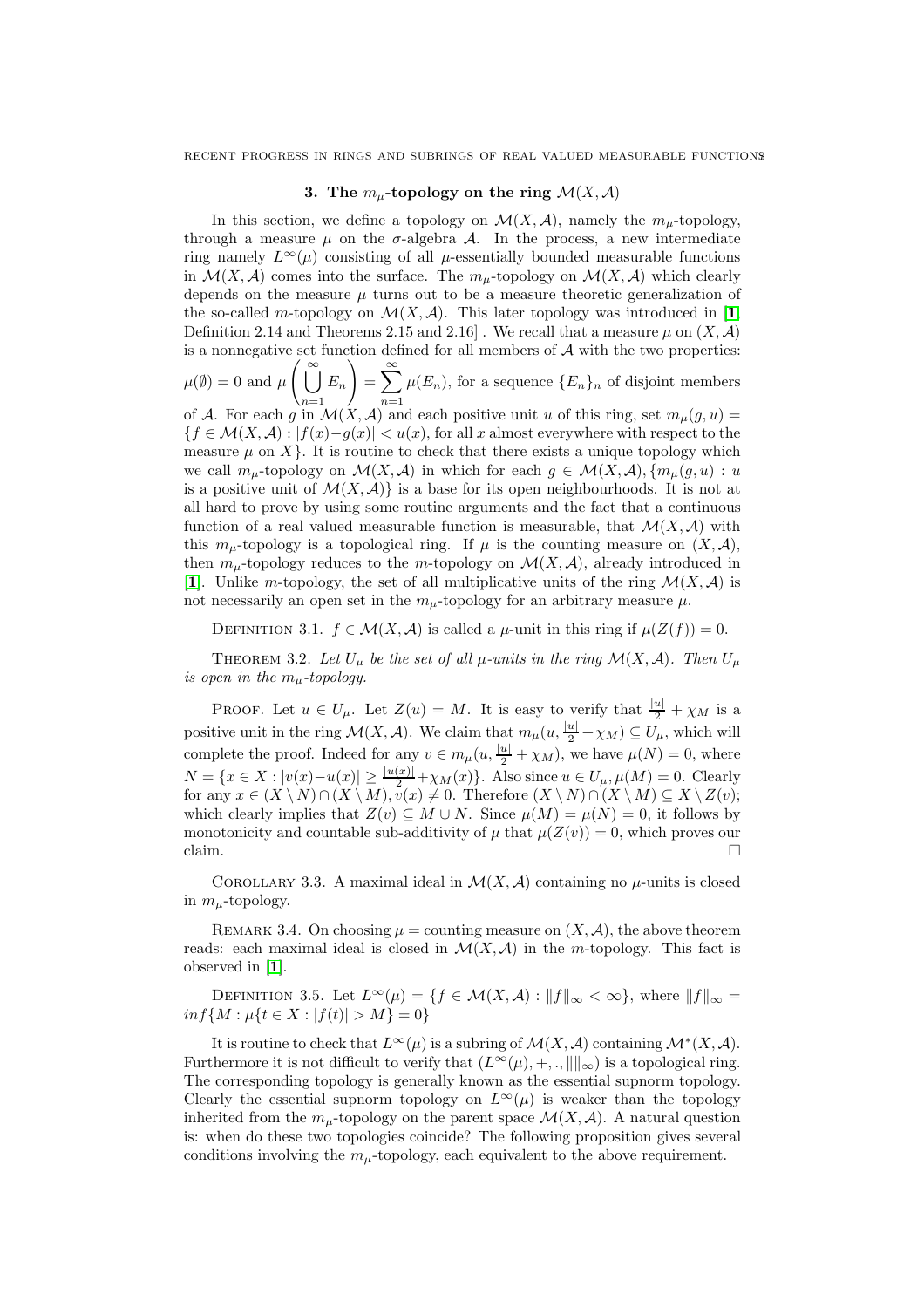<span id="page-7-0"></span>THEOREM 3.6. The following statements are equivalent.

- (a)  $L^{\infty}(\mu) = \mathcal{M}(X, \mathcal{A}).$
- (b) The essential supnorm topology on  $L^{\infty}(\mu)$  is identical to the relative  $m_{\mu}$ topology on it.
- (c) The  $m_{\mu}$ -topology on  $\mathcal{M}(X,\mathcal{A})$  is connected.
- (d) The  $m_{\mu}$ -topology on  $\mathcal{M}(X,\mathcal{A})$  is 1st countable.

PROOF. (a)  $\Rightarrow$  (b) : Assume that  $\mathcal{M}(X,\mathcal{A}) = L^{\infty}(\mu)$ . Consider the set  $m<sub>u</sub>(g, u)$  where g and u are both arbitrary. Since u is a unit in  $L^{\infty}(\mu)$ , it is easy to check that there exists  $\lambda > 0$  such that  $u(x) \geq \lambda$  almost every where on X. Clearly this would imply  $g \in \{f \in L^{\infty}(\mu) : ||f - g||_{\infty} \leq \lambda\} \subseteq m_{\mu}(g, u)$ , which shows that  $m_\mu(g, u)$  is a neighbourhood of g in  $L^\infty(\mu)$  in the essential supnorm topology. This is sufficient to conclude the two topologies coincide on  $L^{\infty}(\mu)$ .

 $(b) \Rightarrow (a)$ : Suppose  $L^{\infty}(\mu) \subsetneq \mathcal{M}(X, \mathcal{A})$ . Then there exists  $f \in \mathcal{M}(X, \mathcal{A})$  $L^{\infty}(\mu)$  such that  $f \geq 1$ . Since  $f \notin L^{\infty}(\mu), \mu\{t \in X : f(t) > n\} > 0$  for all  $n \in \mathbb{N}$ . Let  $g = \frac{1}{f}$ . Then g is a positive unit of  $\mathcal{M}(X, \mathcal{A}), g \leq 1$  and  $\mu\{t \in X : g(t) < \frac{1}{n}\} > 0$ for all  $n \in \mathbb{N}$ . Thus g takes arbitrarily small values near zero on sets of positive measure. We now consider  $m_\mu(0, g)$ . Clearly  $m_\mu(0, g) \subseteq L^\infty(\mu)$ .

Therefore  $m_\mu(0, q)$  is a neighbourhood of 0 in  $L^\infty(\mu)$  in the relative  $m_\mu$ topology. We claim that  $m_\mu(0, g)$  is not a neighbourhood of 0 in  $L^\infty(\mu)$  in the essential supnorm topology and this will imply that the statement (b) is false. Indeed for every  $\epsilon > 0$ ,  $\frac{\epsilon}{2} > g(x)$  on a set of positive measure which implies  $\frac{\epsilon}{2} \notin m_{\mu}(0, g)$ . Clearly  $\frac{\epsilon}{2} \in \{f \in L^{\infty}(\mu) : ||f||_{\infty} \leq \epsilon\}$ . This shows that  $\{f \in L^{\infty}(\mu) : ||f||_{\infty} \leq \epsilon\} \nsubseteq$  $m_\mu(0, g)$ , which proves our claim.

Thus the statements  $(a)$  and  $(b)$  are equivalent.

Before establishing the equivalence of the statements  $(c)$  and  $(d)$  with  $(a)$  or (b), we make a simple observation that  $L^{\infty}(\mu)$  is a clopen subset of  $\mathcal{M}(X,\mathcal{A})$  in the  $m_{\mu}$ -topology. If  $\mathcal{M}(X,\mathcal{A})=L^{\infty}(\mu)$ , then then this claim is trivially true. Suppose  $\mathcal{M}(X,\mathcal{A})\neq L^{\infty}(\mu)$ . Let  $f\in \mathcal{M}(X,\mathcal{A})\setminus L^{\infty}(\mu)$ . Then it is clear that  $m_{\mu}(f,1)\subseteq$  $\mathcal{M}(X,\mathcal{A})\setminus L^{\infty}(\mu)$ , which proves that  $L^{\infty}(\mu)$  is a closed subset of  $\mathcal{M}(X,\mathcal{A})$ . Also it is easy to check for any  $g \in L^{\infty}(\mu)$ , that  $m_{\mu}(g, 1) \subseteq L^{\infty}(\mu)$  which shows that  $L^{\infty}(\mu)$  is open in  $\mathcal{M}(X,\mathcal{A})$  in the  $m_{\mu}$ -topology.

Now like any pseudonormed linear space, the space  $L^{\infty}(\mu)$  with essential supnorm topology is path connected, in particular connected. This implies that  $(a) \Rightarrow$  $(c)$  is true. On the other hand, if  $(a)$  is false, then from the above arguments we see that  $L^{\infty}(\mu)$  turns out to be a nonempty proper clopen set of  $\mathcal{M}(X,\mathcal{A})$ . Hence  $\mathcal{M}(X, \mathcal{A})$  becomes disconnected in the  $m_{\mu}$ -topology. Thus  $(a) \Leftrightarrow (c)$  is established.

Since every pseudo normed linear space is first countable,  $(a) \Rightarrow (d)$  is trivial.  $(d) \Rightarrow (a)$ : Suppose  $(a)$  is false. We can choose  $f \geq 0$  in  $\mathcal{M}(X,\mathcal{A})$  such that  $||f||_{\infty} = inf\{M : \mu\{t \in X : f(t) > M\} = 0\} = \infty$ . Therefore for each  $n \in \mathbb{N}, \mu\{t \in \mathbb{N}\}$  $X : f(t) > n$  > 0, in particular  $\mu\{t \in X : f(t) > 1\} > 0$ . Hence there exists  $k_1 \in \mathbb{N}, k_1 > 1$  such that  $\mu\{t \in X : 1 < f(t) < k_1\} > 0$ . For if no such  $k_1 \in \mathbb{N}$  exists then due to the fact that  $\mu\{t \in X : f(t) > 1\} = \mu(\bigcup_{k=1}^{\infty} \mathbb{I})$  $n=2$  $\{t \in X : 1 < f(t) < n\},\$ 

it would imply that  $\mu\{t \in X : f(t) > 1\} \leq \sum_{k=1}^{\infty}$  $n=2$  $\mu\{t \in X : 1 < f(t) < n\} = 0,$ a contradiction. If we repeat this argument and take recourse to the principle of

Mathematical induction, we get a strictly increasing sequence  $1 < k_1 < k_2 < \dots$  of natural numbers for which for each  $i \in \mathbb{N}, \mu\{t \in X : k_i < f(t) < k_{i+1}\} > 0$ . Let for  $i \in \mathbb{N}, E_i = \{t \in X : k_i < f(t) < k_{i+1}\}.$  Then  $E_i \neq \emptyset$  as  $\mu(E_i) > 0$ . Furthermore  $E_i \cap E_j = \emptyset$  if  $i \neq j$ . Thus  $\{E_i\}_i$  is a countably infinite family of pairwise disjoint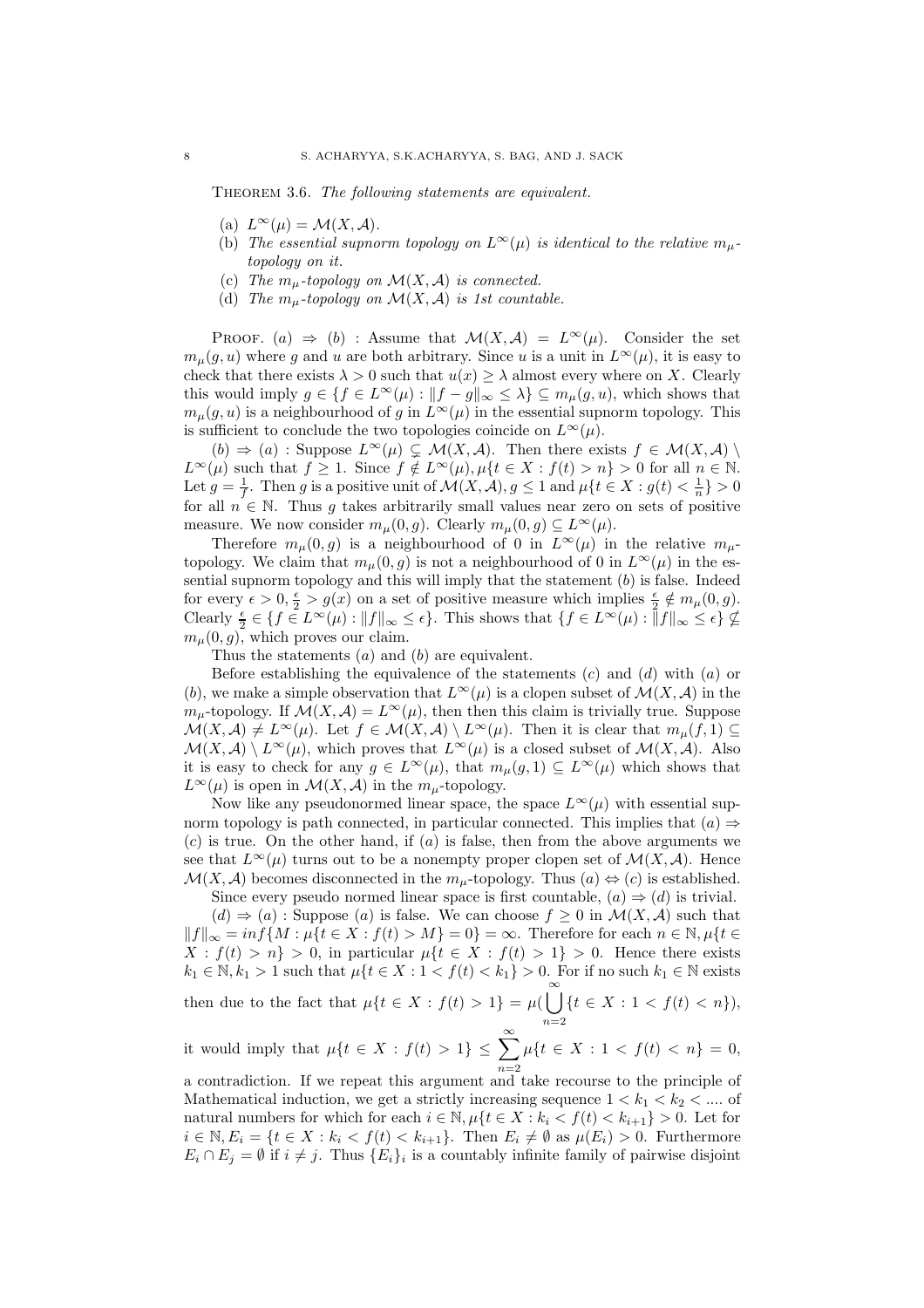nonempty members of the  $\sigma$ -algebra A on X. We now assert that the  $m_{\mu}$ -topology on  $\mathcal{M}(X,\mathcal{A})$  is not first countable at the point 0 and that finishes the proof.

Suppose toward a contradiction, let  ${m_u(0, u_n): n \in \mathbb{N}}$  be a countable open base about the point 0. Define  $u: X \mapsto \mathbb{R}$  as follows:  $u(x) = \frac{1}{2}u_n(x)$ , if  $x \in$ 2  $E_n, n \in \mathbb{N}$  and  $u(x) = 1$  if  $x \in X \setminus \bigcup_{n=1}^{\infty}$  $n=1$  $E_n$ . Clearly u is a measurable function and is a positive unit of the ring  $\mathcal{M}(X,\mathcal{A})$ . We notice that for each  $n \in \mathbb{N}, \frac{2}{3}u_n \in$  $m_\mu(0, u_n) \setminus m_\mu(0, u)$ , because  $\frac{2}{3} u_n$  is greater than u on the set  $E_n$  that has a positive measure. Thus  $m_{\mu}(0, u_n) \subsetneq m_{\mu}(0, u)$  for each  $n \in \mathbb{N}$ , a contradiction to the first countability of the  $m_{\mu}$ -topology at the point 0.

REMARK 3.7. A special version of the equivalence of (a) and (d) with  $\mu \equiv$ counting measure reads:

the m-topology on  $\mathcal{M}(X,\mathcal{A})$  is 1st countable if and only if  $\mathcal A$  is finite. This is established in [[1](#page-11-0)].

We conclude this section by showing that the Banach space  $\mathcal{M}^*(X,\mathcal{A})$  with supnorm topology is never reflexive unless the  $\sigma$ -algebra  $\mathcal A$  on X is finite. It is to be noted trivially that if  $\mathcal A$  is finite  $\sigma$ -algebra containing 'n' many members then  $\mathcal{M}^*(X, \mathcal{A})$  is essentially the same as  $\mathbb{R}^n$  as a Banach space and is therefore reflexive.

<span id="page-8-0"></span>THEOREM 3.8. Let the  $\sigma$ -algebra A on X be infinite. Then  $\mathcal{M}^*(X,\mathcal{A})$  contains a copy of  $\ell^{\infty}$  as a closed subspace.

PROOF. Since A is infinite, there exists a pairwise disjoint sequence  ${E_n}_n$  of nonempty members of A (vide [[1](#page-11-0), Lemma 2.12]). For each  $i \in \mathbb{N}$ , define  $f_i$  in  $\mathcal{M}(X,\mathcal{A})$  as follows.

$$
f_i(E_j) = \begin{cases} 1, & \text{if } i = j \\ 0 & \text{if } i \neq j \end{cases}
$$

and  $f_i = 0$  on  $X \setminus \bigcup_{i=1}^{\infty}$  $j=1$  $E_j$ . Now define the function  $\varphi: \ell^{\infty} \mapsto \mathcal{M}^*(X, \mathcal{A})$  by the

formula:  $\varphi\{a_n\}_n = \sum_{n=0}^{\infty}$  $n=1$  $a_n f_n = f$ , say, here  $\ell^{\infty}$  is the Banach space of all bounded sequences of real numbers with supremum norm. It is clear that  $\|\varphi\{a_n\}_n\|$  =

 $\{a_n\}_n$ , therefore  $\varphi$  defines an isometric isomorphism on l<sup>∞</sup> onto a closed subspace of  $\mathcal{M}^*(X,\mathcal{A})$ .  $(X, \mathcal{A})$ .

Since every closed subspace of a reflexive Banach space is reflexive and  $l^{\infty}$  is a well known non-reflexive Banach space, it follows from Theorem [3.8](#page-8-0) that when X is infinite, then  $\mathcal{M}(X, \mathcal{A})$  is not reflexive.

## 4. Two special subrings of  $\mathcal{M}(X,\mathcal{A})$

We introduce the following two subrings of  $\mathcal{M}^*(X, \mathcal{A})$ .

DEFINITION 4.1.  $\mathcal{M}_F(X, \mathcal{A}) = \{f \in \mathcal{M}(X, \mathcal{A}) : X \setminus Z(f) \text{ is at most a finite}\}\$ set.

DEFINITION 4.2.  $\mathcal{M}_{\infty}(X,\mathcal{A}) = \{f \in \mathcal{M}(X,\mathcal{A}) : \text{for all } \epsilon > 0, \{x \in X : |f(x)| \geq \epsilon\}$  $\epsilon$ } is at most finite set}.

It is easy to check that  $\mathcal{M}_F(X, \mathcal{A}) \subseteq \mathcal{M}_{\infty}(X, \mathcal{A}) \subseteq \mathcal{M}^*(X, \mathcal{A})$ . Furthermore, on using same routine arguments, it is not hard to verify that  $\mathcal{M}_F(X, \mathcal{A})$  is an ideal of  $\mathcal{M}(X,\mathcal{A})$  and hence of  $\mathcal{M}^*(X,\mathcal{A})$  and  $\mathcal{M}_{\infty}(X,\mathcal{A})$  is an ideal of  $\mathcal{M}^*(X,\mathcal{A})$ .  $\mathcal{M}_{\infty}(X, \mathcal{A})$  is only a subring of  $\mathcal{M}(X, \mathcal{A})$  but not necessarily an ideal of  $\mathcal{M}(X, \mathcal{A})$ .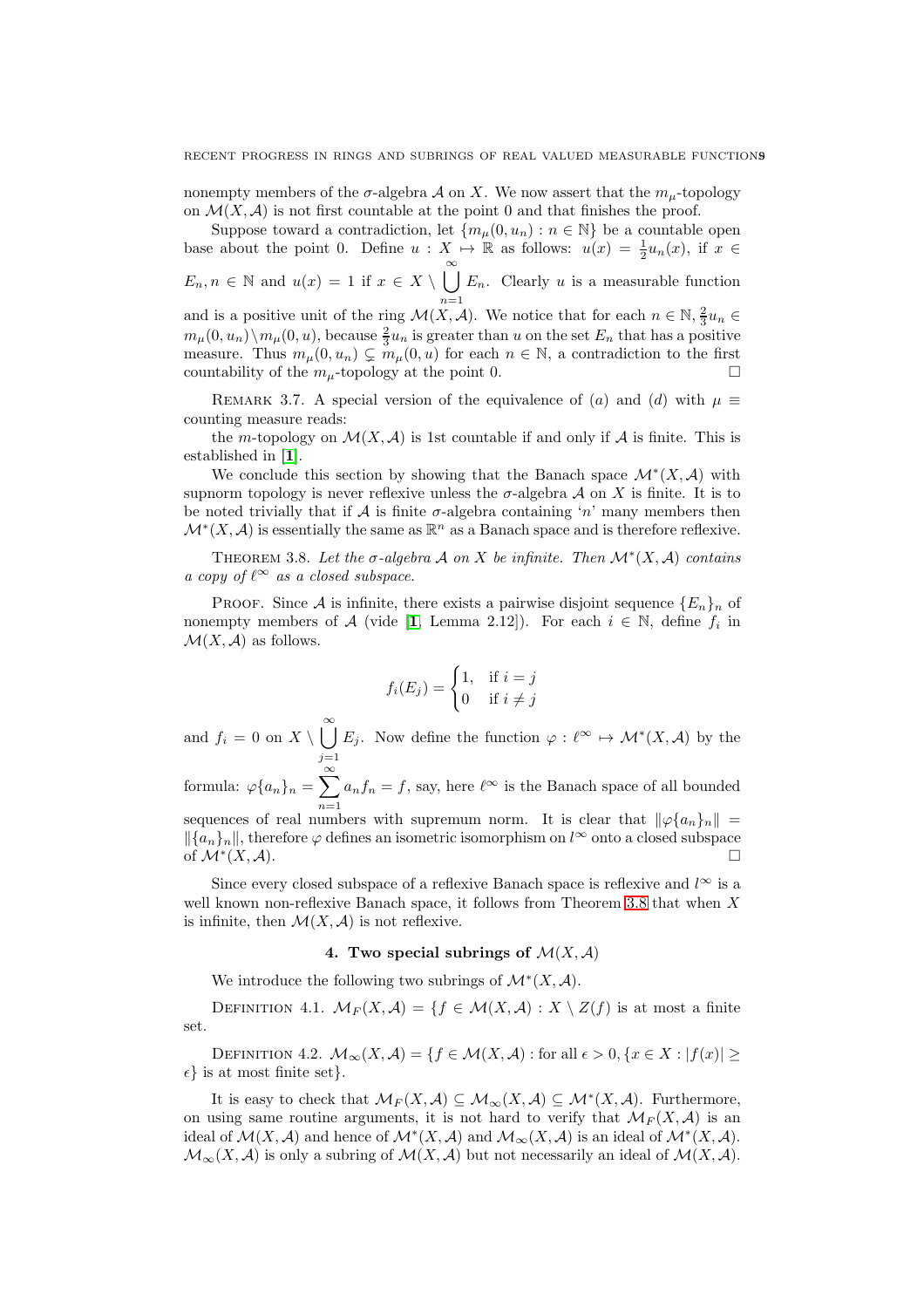Indeed if  $X = \mathbb{R}$  and A is the  $\sigma$ -algebra of all Borel sets in  $\mathbb{R}$ , then the function  $f: X \mapsto \mathbb{R}$  given by  $f(x) = \frac{1}{x}$  if  $x \in \mathbb{N}$  and  $f(x) = 0$  otherwise is a function in  $\mathcal{M}_{\infty}(X,\mathcal{A})$ . We observe that the function  $g: X \mapsto \mathbb{R}$  defined by  $g(x) = x$  if  $x \in \mathbb{N}$  and  $q(x) = 0$ , otherwise belongs to  $\mathcal{M}(X, \mathcal{A})$  but  $fq \notin \mathcal{M}_{\infty}(X, \mathcal{A})$ . We shall determine conditions both necessary and sufficient for  $\mathcal{M}_{\infty}(X,\mathcal{A})$  to become an ideal of  $\mathcal{M}(X,\mathcal{A})$  and also for the equality  $\mathcal{M}_F(X,\mathcal{A}) = \mathcal{M}_{\infty}(X,\mathcal{A}).$ 

It is clear that if the  $\sigma$ -algebra A on X is finite then  $\mathcal{M}_F(X, \mathcal{A}) = \mathcal{M}^*(X, \mathcal{A})$ . On the other hand if  $\mathcal A$  is infinite then by Lemma 2.[1](#page-11-0)2 of [1], there exists an infinite family  $\{E_n\}_n$  of pairwise disjoint nonempty sets in A. The function  $f: X \mapsto \mathbb{R}$ defined by  $f(E_n) = \frac{1}{n}, n \in \mathbb{N}$  and f  $\sqrt{2}$  $X \setminus \bigcup^{\infty}$  $E_n$  $\setminus$  $= 0$  belongs to  $\mathcal{M}^*(X, \mathcal{A})$ 

 $n=1$  $\mathcal{M}_F(X,\mathcal{A})$ . Thus  $\mathcal{M}_F(X,\mathcal{A})$  is a proper ideal of  $\mathcal{M}^*(X,\mathcal{A})$  if and only if  $\mathcal A$  is infinite.

From now in this section we shall assume that  $A$  is an infinite  $\sigma$ -algebra on X and the measurable space  $(X, \mathcal{A})$  is separated. The next result connects  $\mathcal{M}_F(X, \mathcal{A})$ with the free ideals of the rings  $\mathcal{M}(X,\mathcal{A})$  and  $\mathcal{M}^*(X,\mathcal{A})$ . We recall from [[1](#page-11-0)], that an ideal  $I(\text{proper})$  in  $\mathcal{M}(X,\mathcal{A})$  (respectively  $\mathcal{M}^*(X,\mathcal{A})$ ) is called free if  $\bigcap Z(f) = \emptyset$ .  $f \in I$ 

THEOREM 4.3. (a)  $\mathcal{M}_F(X, \mathcal{A})$  is equal to the intersection of all free ideals of  $\mathcal{M}(X, \mathcal{A})$  (respectively  $\mathcal{M}^*(X, \mathcal{A})$ ).

(b)  $\mathcal{M}_F(X, \mathcal{A})$  is a free ideal of  $\mathcal{M}(X, \mathcal{A})$  (respectively  $\mathcal{M}^*(X, \mathcal{A})$ ) if and only if A is locally finite in the sense that given  $x \in X$ , there is an  $A \in \mathcal{A}$  such that  $x \in A$  and A is a finite set. [compare with  $\angle D$  3.[5](#page-11-1)[5]].

PROOF. (a) Let I be a free ideal of  $\mathcal{M}(X,\mathcal{A})$ . We show that  $\mathcal{M}_F(X,\mathcal{A}) \subseteq I$ . Let  $f \in \mathcal{M}_F(X, \mathcal{A})$ . Then  $X \setminus Z(f)$  is a finite set say  $X \setminus Z(f) = \{x_1, x_2, ..., x_n\}$ . Since I is free for each i, there is an  $f_i \in I$  such that  $f_i(x_i) \neq 0$ . Take  $g =$  $f_1^2 + f_2^2 + ... + f_n^2$ . Then  $g \in I$  and  $Z(g) \cap (X \setminus Z(f)) = \emptyset$ . Thus  $Z(g) \subseteq Z(f)$ . Hence by pasting lemma [[1](#page-11-0), Theorem 2.2], f is a multiple of g and therefore  $f \in I$ . Thus  $\mathcal{M}_F(X,\mathcal{A}) \subseteq I$ . Conversely let  $h \in \mathcal{M}(X,\mathcal{A}) \setminus \mathcal{M}_F(X,\mathcal{A})$ . Then there exists a countably infinite subset  $\{a_1, a_2, ..., a_n, ...\}$  of  $X \setminus Z(h)$ . Let  $J = \{k \in \mathcal{M}(X, \mathcal{A}) : k\}$ vanishes at all but possibly finitely many  $a_k$ 's}. Then J is an ideal of  $\mathcal{M}(X,\mathcal{A})$ and  $h \notin J$ . Also  $\mathcal{M}_F(X, \mathcal{A}) \subseteq J$ . We now show that J is a free ideal of  $\mathcal{M}(X, \mathcal{A})$ and this completes the proof that  $\mathcal{M}_F(X, \mathcal{A})$  is equal to the intersection of all free ideals of  $\mathcal{M}(X,\mathcal{A})$ . For that purpose, choose  $x \in X$ . Without loss of generality we assume that  $x \neq a_n$  for each  $n \in \mathbb{N}$ . Then since A is separating, for each  $n \in \mathbb{N}$ , there is an  $A_n \in \mathcal{A}$  such that  $x \in A_n$  but  $a_n \notin A_n$ . Let  $A = \bigcap_{n=1}^{\infty} A_n$ . Then

 $x \in A \in \mathcal{A}$  and  $\mathcal{A} \cap \{a_1, a_2, ..., a_n, ...\} = \emptyset$ . It is then clear that the characteristic

function  $\chi_{X\setminus A} \in J$  and it does not vanish at the point x. Thus J becomes a free ideal of  $\mathcal{M}(X,\mathcal{A})$ .

(b) We prove only the case when  $\mathcal{M}_F(X, \mathcal{A})$  is a free ideal of  $\mathcal{M}(X, \mathcal{A})$ . The proof for the case when  $\mathcal{M}_F(X, \mathcal{A})$  is also a free ideal of  $\mathcal{M}^*(X, \mathcal{A})$  can be done analogously.

Let  $\mathcal{M}_F(X, \mathcal{A})$  be a free ideal of  $\mathcal{M}(X, \mathcal{A})$ . Let  $x \in X$ . Then there is some  $f \in \mathcal{M}_F(X, \mathcal{A})$  such that  $f(x) \neq 0$ . Hence  $x \in X \setminus Z(f)$ , which is a finite set in A.

Conversely suppose A is locally finite. To show that  $\mathcal{M}_F(X, \mathcal{A})$  is a free ideal, let  $x \in X$ . Then there exists  $A \in \mathcal{A}$  such that  $x \in A$  and A is finite. It follows that the characteristic function  $\chi_A$  is a member of  $\mathcal{M}_F(X, \mathcal{A})$  and  $\chi_A(x) \neq 0$ .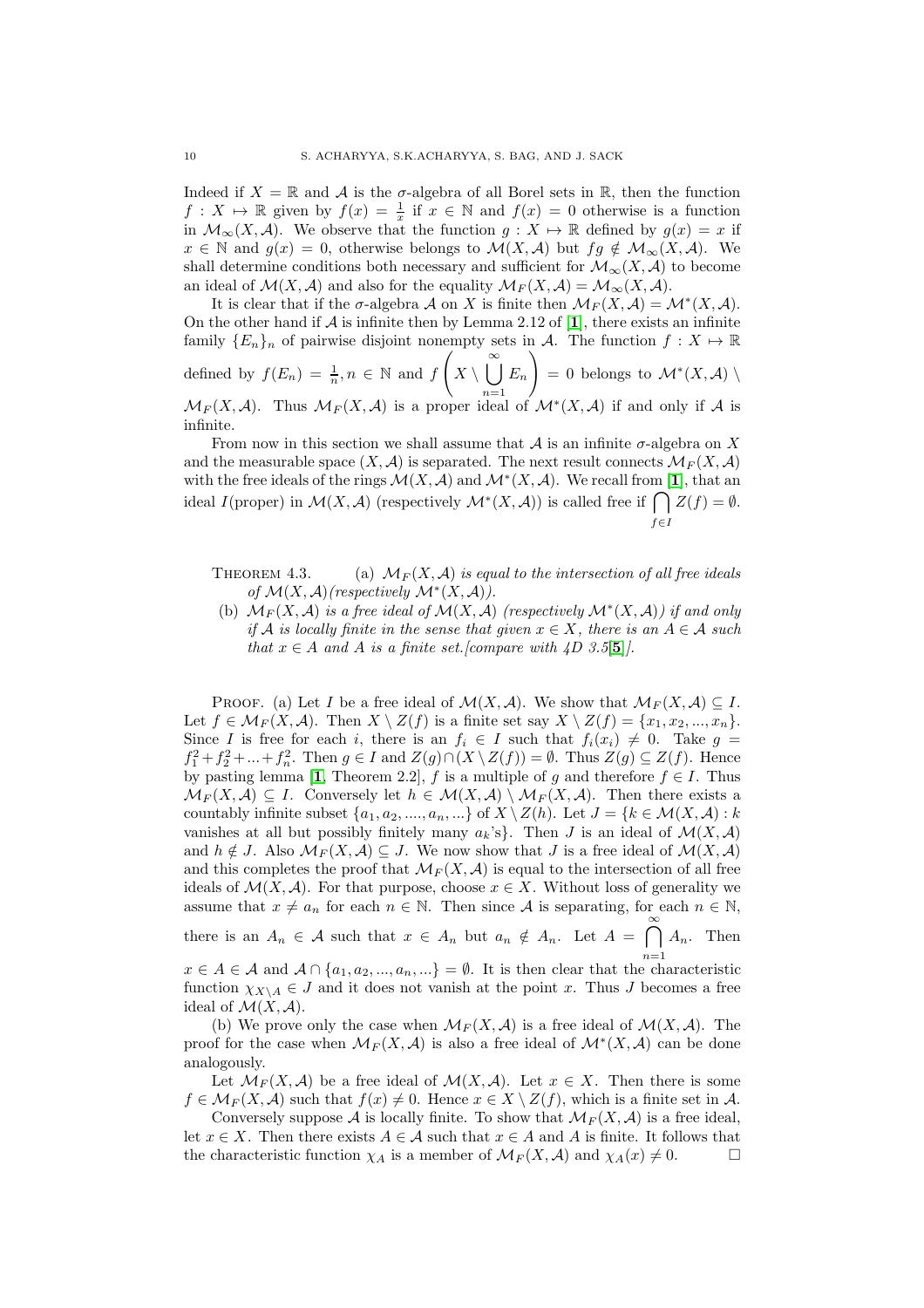EXAMPLE 4.4. If X is a  $T_1$  topological space (every one-pointic set is closed) then each singleton  $\{x\}$  is in the Borel sets  $\mathcal{B}(X)$  and thus the Borel sets form a locally finite  $\sigma$ -algebra on X.

Remark 4.5. Portion (b) of Theorem 4.3 is still valid if the separatedness hypothesis about  $A$  is dropped.

EXAMPLE 4.6. Here is an example of a separating  $\sigma$ -algebra on N containing no one-pointic set as a member. Let  $\mathfrak{F} = \{\{1,2\},\{3,4\},\{5,6\},\ldots,\{2n-1,2n\},\ldots\}.$ Then the smallest  $\sigma$ -algebra A on N containing  $\mathfrak F$  is locally finite but no singleton is in  $\mathcal A$ . It is fairly easy to check that  $\mathcal A$  consists of all (possibly empty) union of members of  $\mathfrak{F}$ .

THEOREM 4.7. Let  $(X, \mathcal{A})$  be locally finite. Then the following three statements are equivalent.

- (1) A is a finite  $\sigma$ -algebra on X.
- (2)  $\mathcal{M}_F(X, \mathcal{A}) = \mathcal{M}_\infty(X, \mathcal{A}).$
- (3)  $\mathcal{M}_{\infty}(X, \mathcal{A})$  is an ideal (possibly improper) of  $\mathcal{M}(X, \mathcal{A})$ .

PROOF. If A is finite, then  $\mathcal{M}_F(X,\mathcal{A}) = \mathcal{M}_\infty(X,\mathcal{A}) = \mathcal{M}^*(X,\mathcal{A}) = \mathcal{M}(X,\mathcal{A}).$ So assume that  $A$  is infinite. Then by Lemma 2.[1](#page-11-0)2 in [1], there is a countably infinite family  $\{A_n\}_n$  of pairwise disjoint nonempty members of A. For each  $n \in \mathbb{N}$ , let  $x_n \in A_n$ . Since  $(X, \mathcal{A})$  is locally finite, there exists a finite subset  $B_n$  of  $A_n$ such that  $x_n \in B_n \in A$ . Define  $f: X \mapsto \mathbb{R}$  as follows:  $f(B_n) = \frac{1}{n}$  for all  $n \in \mathbb{N}$  and  $f(X\setminus \bigcup B_n)=0.$  Then  $f\in \mathcal{M}(X,\mathcal{A})$  by pasting lemma. Also  $f\in \mathcal{M}_{\infty}(X,\mathcal{A})$  but n∈N  $f \notin \mathcal{M}_F(X, \mathcal{A})$ , since the set on which f is not zero is infinite. Define  $g : X \mapsto \mathbb{R}$  as follows:  $g(B_n) = n$  and  $g(X \setminus \bigcup_{n=1}^{\infty} g(n))$  $n=1$  $B_n$ ) = 0. then  $g \in \mathcal{M}(X, \mathcal{A}), fg = 1$  on  $\bigcup_{n=1}^{\infty}$  $n=1$  $B_n$ . Hence  $fg \notin \mathcal{M}_{\infty}(X, \mathcal{A})$  as  $\bigcup^{\infty}$  $n=1$  $B_n$  is an infinite set. Thus  $\mathcal{M}_{\infty}(X,\mathcal{A})$  is not an ideal of  $\mathcal{M}(X,\mathcal{A})$ .

In the next result, we find out a condition on the  $\sigma$ -algebra  $\mathcal A$  on X, both necessary and sufficient to make  $\mathcal{M}_F(X, \mathcal{A})$  and  $\mathcal{M}_{\infty}(X, \mathcal{A})$  trivial ideals of  $\mathcal{M}(X, \mathcal{A})$ .

THEOREM 4.8. The following statements are equivalent.

- (1)  $(X, \mathcal{A})$  is nowhere locally finite (i.e. no nonempty member of  $\mathcal{A}$  is a finite set).
- (2)  $\mathcal{M}_F(X, \mathcal{A}) = \{0\}.$
- (3)  $\mathcal{M}_{\infty}(X,\mathcal{A}) = \{0\}.$

PROOF.  $(2) \Rightarrow (1)$ : Suppose that  $(1)$  is false. Then there is a finite nonempty  $E \in \mathcal{A}$ . The characteristic function  $\chi_E \neq 0$  and is a member of  $\mathcal{M}_F(X, \mathcal{A})$ .

 $(1) \Rightarrow (2)$  is trivial.

 $(1) \Rightarrow (3)$ : Suppose that  $(3)$  is false. Then there is a  $g \in \mathcal{M}_{\infty}(X, \mathcal{A})$ , where  $g \neq 0$ . So there exists an  $x \circ \in X$  such that  $|g(x \circ)| = \lambda > 0$ . Then  $\{x \in X : |g(x)| \geq \lambda\}$  $\frac{\lambda}{2}$  is a nonempty finite set in X. Hence (1) is false.

EXAMPLE 4.9. Here is an example of an infinite  $\sigma$ -algebra that has no nonempty finite sets. For each  $n \in \mathbb{N}$ , let  $p_n$  be the *n*-th prime. Let  $\mathbb{N}_n = \{p_n^k : k \geq 1\}$ , for each  $n \geq 1$ , let  $\mathbb{N}_0 = \mathbb{N} \setminus \cup_{n=1}^{\infty} \mathbb{N}_n$ . Let A be the smallest  $\sigma$ -algebra on  $\mathbb N$  containing all the  $\mathbb{N}_n$  for  $n \geq 0$ . Then A is an infinite  $\sigma$ -algebra that has no nonempty finite sets.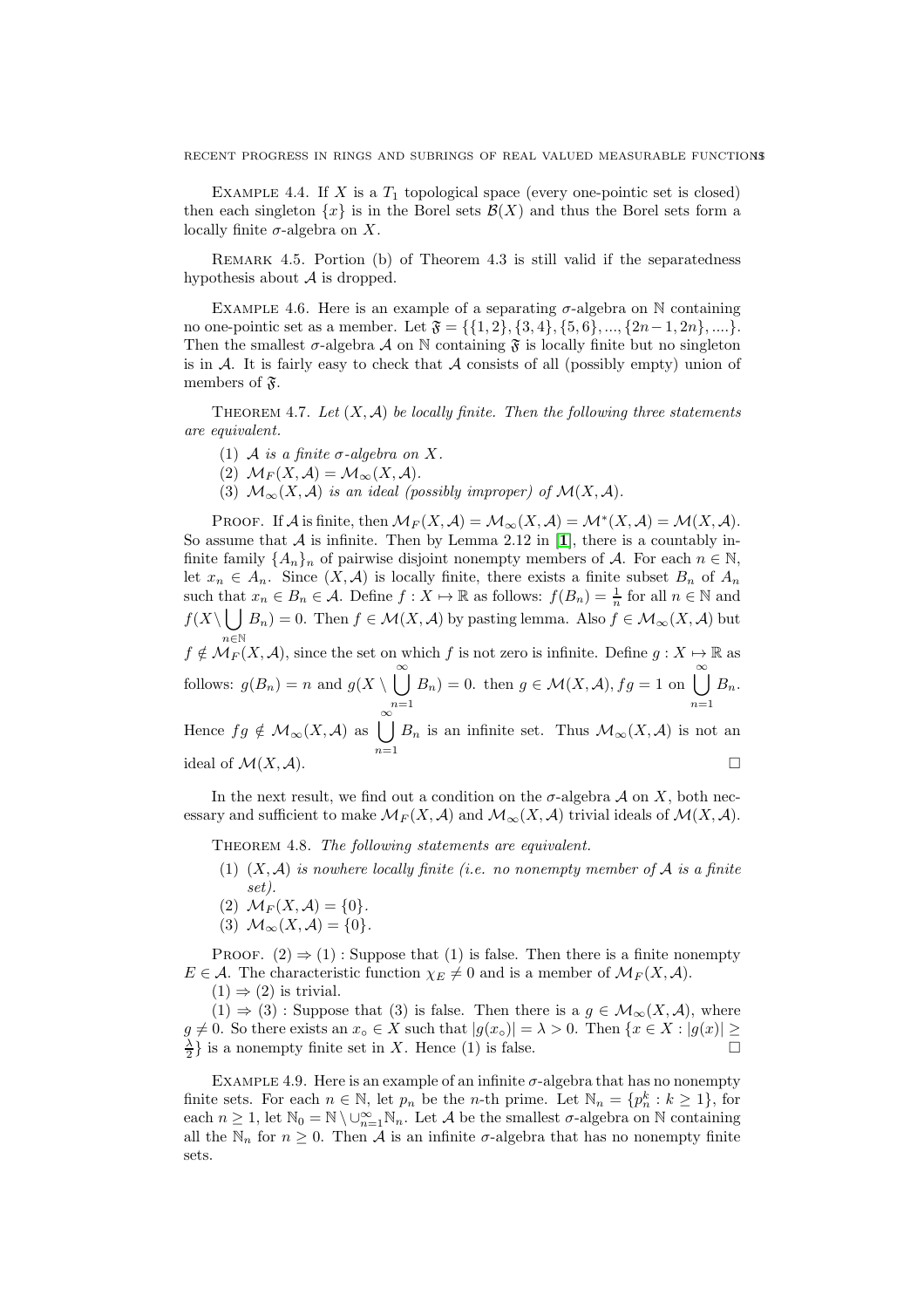We conclude this section by identifying some relevant topological nature of  $\mathcal{M}_{\infty}(X,\mathcal{A})$  and  $\mathcal{M}_F(X,\mathcal{A})$  as subspaces of the Banach algebra  $\mathcal{M}^*(X,\mathcal{A})$  with supremum norm.

THEOREM 4.10. (a)  $\mathcal{M}_{\infty}(X,\mathcal{A})$  is a closed subalgebra of  $\mathcal{M}^*(X,\mathcal{A})$ . (b)  $\mathcal{M}_F(X, \mathcal{A})$  is dense in  $\mathcal{M}_{\infty}(X, \mathcal{A})$  in the uniform norm topology.

PROOF. (a) Let  $\lim_{n\to\infty}f_n = f$  in the Banach algebra  $\mathcal{M}^*(X,\mathcal{A})$  where each  $f_n \in \mathcal{M}_{\infty}(X, \mathcal{A})$ . It is enough to show that  $f \in \mathcal{M}_{\infty}(X, \mathcal{A})$ . Choose  $\epsilon > 0$ . Then there is a  $k \in \mathbb{N}$  such that  $\sup_{x \in X} |f_k(x) - f(x)| < \frac{\epsilon}{2}$  $\frac{1}{2}$ . Hence  $\{x \in X : |f(x)| \geq \epsilon\} \subseteq$  ${x \in X : |f_k(x)| \geq \frac{\epsilon}{2}}$ . Since  $f_k \in \mathcal{M}_{\infty}(X, \mathcal{A})$ , the later set is finite. It follows that  $\{x \in X : |f(x)| \geq \epsilon\}$  is finite. Thus  $f \in \mathcal{M}_{\infty}(X, \mathcal{A})$ .

(b) Let  $f \in \mathcal{M}_{\infty}(X,\mathcal{A})$  and  $\epsilon > 0$ . Then the set  $K = \{x \in X : |f(x)| \geq \epsilon\}$  is finite. It follows that the characteristic function  $\chi_K \in \mathcal{M}_F(X, \mathcal{A})$  and hence  $f\chi_K \in$  $\mathcal{M}_F(X, \mathcal{A})$  as the later family of functions is already an ideal of the ring  $\mathcal{M}(X, \mathcal{A})$ . We check that for each  $x \in X$ ,  $|(f\chi_K)(x) - f(x)| \le \epsilon$ . Hence  $\sup_{x \in X} |(f\chi_K)(x) - f(x)| \le$ 

 $\epsilon$  i.e.  $||f\chi_K - f|| \leq \epsilon$ .

The following problem seems to be open:

QUESTION 4.11. Is  $\mathcal{M}_{\infty}(X)$  equal to the intersection of all free maximal ideals of  $\mathcal{M}^*(X, \mathcal{A})$ ?

Acknowledgments The authors take the pleasure to acknowledge Professor Alan Dow for suggesting the example 2.14.

#### References

- <span id="page-11-0"></span>[1] S. K. Acharyya, S. Bag, J. Sack, Ideals in Rings and Intermediate Rings of Measurable Functions, [arXiv:1806.02860,](http://arxiv.org/abs/1806.02860) 2018.
- <span id="page-11-2"></span>[2] A. Amini, B. Amini, E. Momtahan, M.H.S. Haghighi, Generalized rings of measurable and continuous functions, Bulletin of the Iranian Mathematical Society, 39(1) (2013), 49–64.
- <span id="page-11-3"></span>[3] H. Azadi,M. Henriksen, E. Momtahan, Some properties of algebra of real valued measurable functions, Acta. Math. Hunger, 124(1–2) (2009), 15–23.
- <span id="page-11-4"></span>[4] A. Estaji, A. Mahmoudi Darghadam, H. Yousefpour, Maximal ideals in rings of real measurable functions, [arXiv:1803.06271v](http://arxiv.org/abs/1803.06271)1, March 16, 2018.
- <span id="page-11-1"></span>[5] L. Gillman and M. Jerison, Rings of Continuous Functions. New York: Van Nostrand Reinhold Co., 1960.
- <span id="page-11-5"></span>[6] K.R. Goodearl, Von Neumann regular rings, Krieger Pub. Co., Malabar, FL, 1991.
- [7] H. Gordon , The maximal ideal space of a ring of measurable functions, American Journal of Mathematics, **88(4)** (1966), 827-843.
- [8] G. D. Marco, A. Orsatti, Commutative rings in which every prime ideal is contained in a unique maximal ideal, Proceedings of the American Mathematical Society, 30(3) (1971), 459–466.
- [9] E. Momtahan, Essential ideals in rings of measurable functions, Communications in Algebra, 38 (2010), 4739–47.
- [10] P. Panman, J. Sack, S. Watson, Correspondences between ideals and z-filters for rings of continuous functions between  $C^*$  and C, Commentationes Mathematicae,  $52(1)$ , (2012), 11– 20.
- [11] L. Redlin, S. Watson, Maximal ideals in subalgebras of  $C(X)$ , Proceedings of the American Mathematical Society, 100(4) (1987), 763–766.
- [12] L. Redlin, S. Watson, Structure spaces for rings of continuous functions with applications to realcompactifications, Fundamenta Mathematicae, 152 (1997), 151–163.
- [13] J. Sack, S. Watson, C and  $C^*$  among intermediate rings, Topology Proceedings, 43 (2014), 69–82.
- [14] J. Sack, S. Watson, Characterizing  $C(X)$  among intermediate C-rings on X, Topology Proceedings, 45 (2015), 301–303.